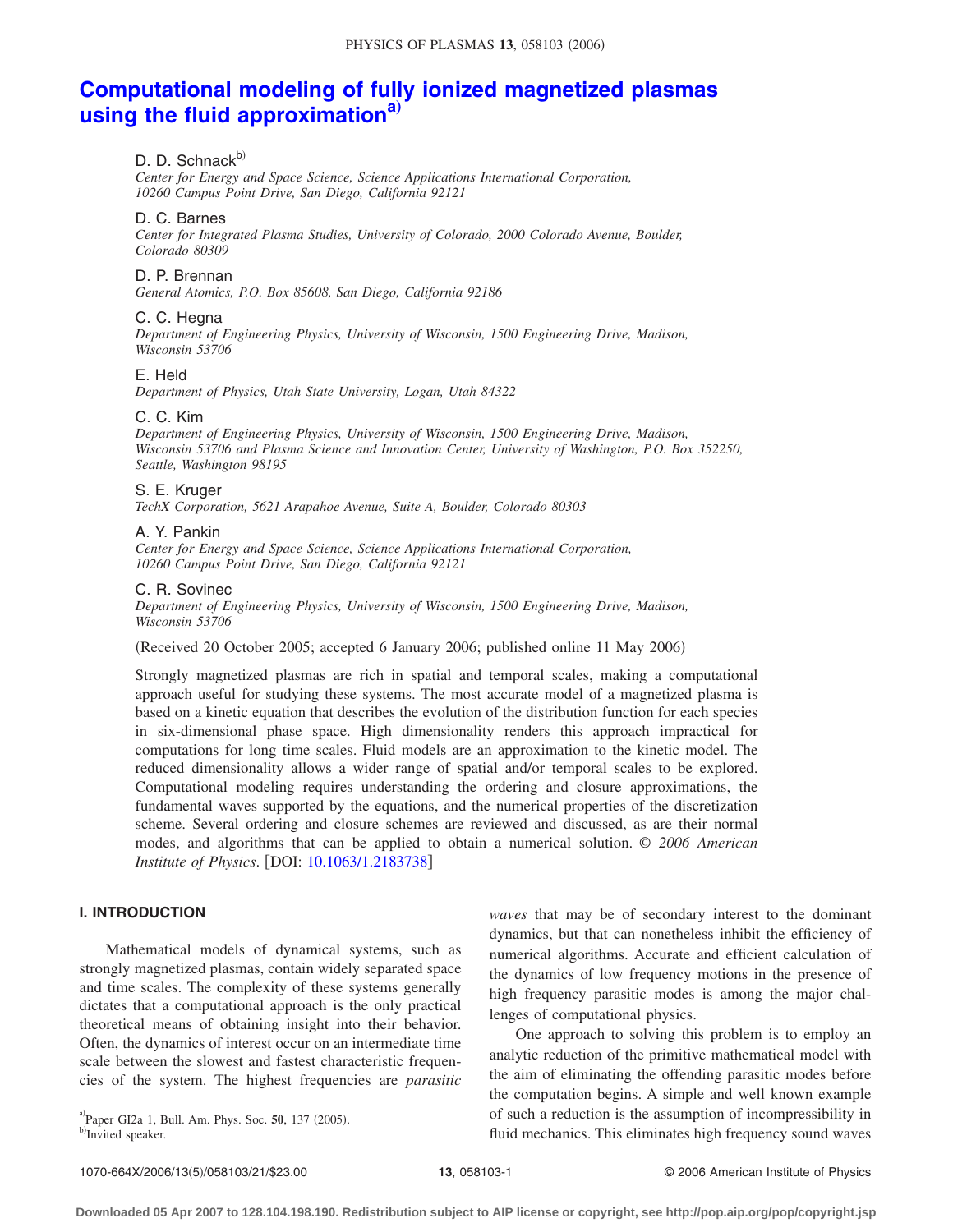from the system and allows the calculation to proceed at a rate determined by the large scale bulk flows, which presumably contain the interesting dynamics. The time step can be increased by a factor of the ratio of the sound speed to the flow velocity, which is a significant improvement for subsonic flows.)

The magnetohydrodynamic (MHD) model commonly employed to analyze magnetic fusion plasmas contains several fast time scales, most of which have little or no effect on the lower frequency motions. Reduced models have been developed for these systems $1-4$  that make various assumptions about the magnetic geometry, the relative strengths of the fluid and magnetic pressures, the relative strengths of various magnetic field components, and the degree to which the system is constrained to obey equilibrium force balance. Sometimes they explicitly take advantage of approximate cancellations of large terms that can occur in certain parameter regimes. $5-13$ 

Reduced models often use potential representations of vector fields to recast the equations in terms of scalar variables, and this approach can be extended to include all the physics contained in the primitive model. One advantage of this approach is to facilitate the approximate cancellation of large terms that may occur under certain restricted orderings of the fluid variables (see Sec. II F). The resulting equations often appear to be more complicated and less physically intuitive than the original primitive formulation. Nonetheless, these formulations can provide insights into some aspects of plasma dynamics, and they often form the starting point for analytical investigation.

An alternative approach is to retain the primitive form and variables of the mathematical model, and to use methods of advanced computational physics to mitigate the effects of the parasitic modes.<sup>14–28</sup> These usually employ strongly implicit time advance algorithms, and are able to advance the solution accurately and stably over very large time steps. The advantage is that all the underlying physics is retained, the model remains valid across a wide range of parameters, the boundary conditions are obvious, and the same algorithm can be applied to a wide variety of problems pertaining to magnetized plasmas. A disadvantage is that it becomes more difficult to make direct comparison with various analytical studies, since these often use reduced models.

We have found the primitive models to be advantageous in many cases because of their versatility and relative ease of implementation. In this paper, we describe the extension of this approach to nonlinear simulations of the extended MHD equations, including Hall, electron diamagnetic, and finite ion Larmor radius (FLR) effects in a variety of realistic magneto-plasma configurations. The requirements of these calculations have stretched the limits of present computational hardware and software performance.

The extended MHD model is appropriate for describing many of the interacting physical processes that occur in hot, magnetized plasmas. In order to properly design algorithms for the solution of the primitive form of the extended MHD equations, and to interpret the results, it is important to understand the parameter ranges in which various terms are important, and how these various terms relate to reduced models that are common in the literature. We therefore begin with a review of several of the models that can be deduced from primitive extended MHD, both to illustrate the richness of the overall model and to elucidate the utility of the various subsidiary models that follow from the proper ordering of terms. We pay special attention to the wave dispersion properties of these models, as these can strongly affect the design of algorithms. In the end, of course, we solve the primitive equations using advanced computational techniques to eliminate or highlight various properties of the model.

This paper is organized as follows. In Sec. II we present the nondimensional two-fluid and FLR equations for force balance, and introduce the parameters of the model and their ordering. Various issues related to the stress tensor are also discussed. We show how the Hall, ideal, and drift MHD regimes of extended MHD can be deduced by a systematic ordering of the terms in the general model. In Sec. III we investigate the wave dispersion and stability properties of the extended MHD model, and show that it introduces dispersive modifications to the ideal MHD spectrum. We describe the effect of the two-fluid and FLR terms in the case of the simple gravitational interchange instability. We also briefly address the role that the ion heat stress terms in the gyroviscosity may play in both wave dispersion and stability, and show that its effects are expected to be negligible. In Sec. IV we describe some algorithms for obtaining a numerical solution of the extended MHD equations. Techniques useful for resistive MHD are briefly reviewed. However, we concentrate on some new approaches that address the modified dispersive properties of the extended MHD model. In Sec. V we address the difficult topic of kinetic closures of the fluid equations. Parallel closures are nonlocal formulations for the electron parallel heat flux and ion parallel collisional stress tensor. Closures that determine modifications to the stress tensor as a result of an energetic minority ion species can be computed by subcycling a set of kinetic equations and evaluating the required moments numerically. We demonstrate that efficient and stable algorithms to compute these effects can be incorporated into the general extended MHD model. Our experience in these problems is briefly summarized in Sec. VI.

### **II. THE EXTENDED MHD MODEL**

The familiar MHD model describes perpendicular dynamics of a continuous electrically conducting fluid medium permeated by a magnetic field. The equations of the model can be derived without recourse to kinetic theory.<sup>31</sup> A basic assumption of the model is that all physical quantities are "averaged over elements of volume that are 'physically infinitesimal,' ignoring the microscopic variations...that result from the molecular structure of matter.<sup> $29$ </sup> In a plasma, this model cannot describe effects due to the cyclotron gyration of individual charged particles in a magnetic field (so called FLR, or finite Larmor radius, effects<sup>5,30</sup>), or the average drift of these orbits relative to the magnetic field. Further, in a hot magnetized plasma, the particle mean free path parallel to the magnetic field often exceeds all other macroscopic scale lengths, thus negating the basic MHD assumption and dictat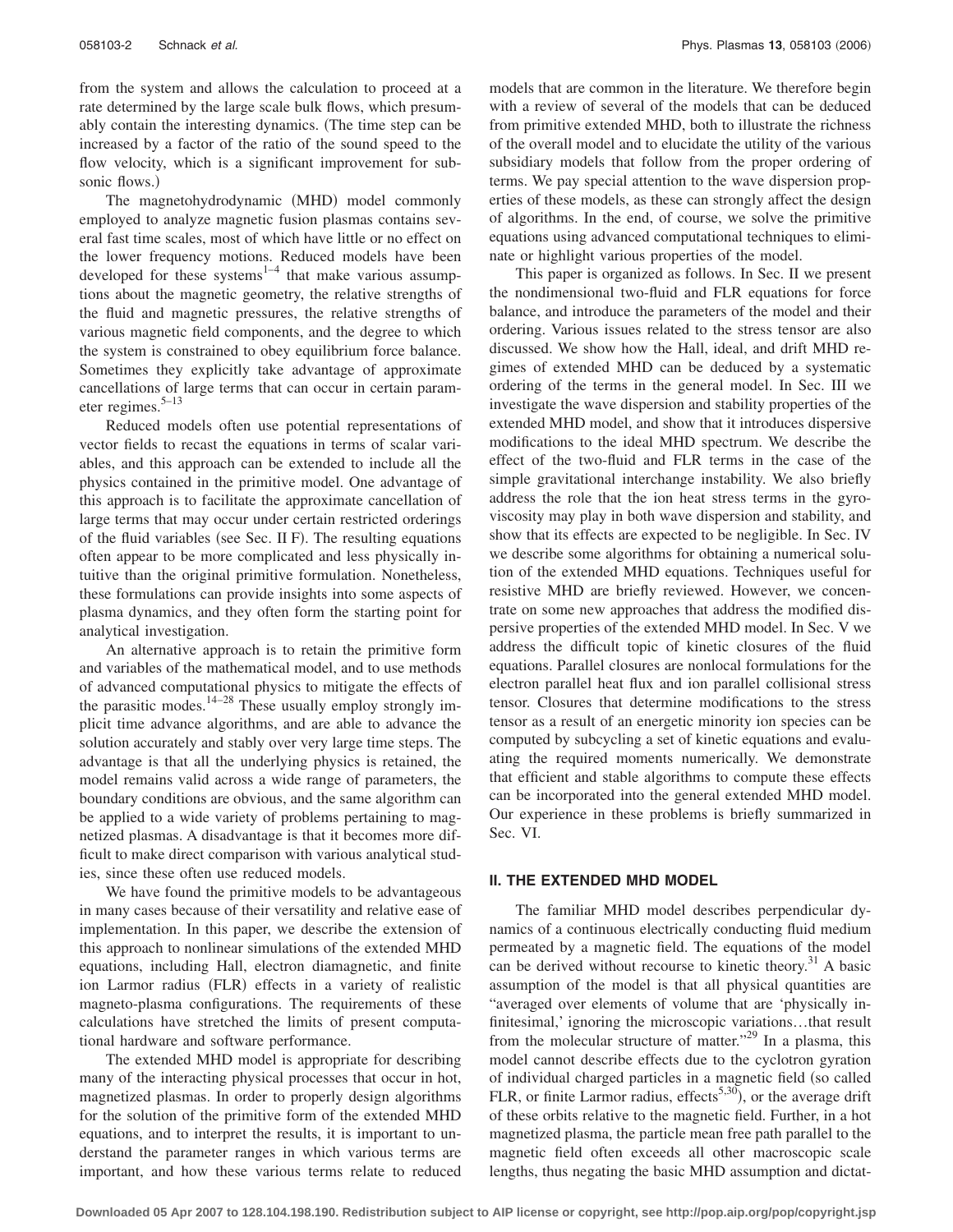ing a kinetic treatment. For these parameter regimes, one must apply a fluid theory rigorously derived from the moments of the underlying kinetic equation.<sup>5,13</sup> This procedure produces a hierarchy of equations for successively higher velocity moments of the distribution function. In principle, this infinite set of equations is equivalent to the kinetic description. In practice, the set must be truncated at some order by an independent expression (closure relation) for the highest order velocity moment. The resulting set of equations contains several nondimensional parameters whose relative ordering (i.e., large or small) can further simplify the model and isolate specific physical effects.

The nondimensional parameters that characterize the fluid equations are  $\varepsilon = \omega/\Omega_i$ , the ratio of the characteristic frequency to the ion gyro-frequency,  $\xi = V_0 / V_{thi}$ , the ratio of the characteristic flow velocity to the ion thermal speed,  $\delta$  $= \rho_i / L$ , the ratio of the ion Larmor (gyro-) radius to the macroscopic scale length,  $\nu/\Omega_i$ , the ratio of the collision frequency to the ion gyro-frequency, and  $\beta_i = (V_{thi}/V_A)^2$ , the square of the ratio of the ion thermal speed to the Alfvén speed. In a magnetized plasma, one parameter,  $\delta$ , can be considered small. The other parameters are ordered large or small relative to  $\delta$ . The resulting equations will have terms that are proportional to various powers of  $\delta$ . By systematically ignoring terms that are smaller than some order of  $\delta$ , we will arrive at a hierarchy of fluid models that are valid for describing different types of plasma dynamics. We refer to these models collectively as *extended MHD*.

Computational implementation of extended MHD models is complicated by the dispersive modes that are introduced by two-fluid and FLR effects. Whistler waves are eliminated analytically from both the MHD and drift models by the constraints of force balance. However, in the drift model the dispersive kinetic Alfvén wave<sup>31</sup> (KAW) remains. The KAW modes are described by a wave equation that is second order in time and fourth order in space, and is quite similar in structure to the Whistler wave equation. In general, both sets of modes appear in the model. A similar situation arises with the inclusion of the gyro-viscous stress in the ion equation of motion. This introduces dispersive modifications to the Alfvén waves.

The dispersive modifications introduced by the extended MHD model require special attention in the design of numerical algorithms. Explicit time advance methods result in unacceptable time step limitations. Implicit methods require the inversion of operators that have no counterpart in ideal or resistive MHD, and present challenges to the design of linear solver software. These properties combine to make the numerical solution of the nonlinear extended MHD model in realistic geometry one of the more difficult problems in computational physics.

# **A. Ordered fluid equations**

Before attempting to understand any numerical solution of the fluid equations, it is essential to understand the basic limitations and properties of the model being used. The fluid moment equations are a shortcut to obtaining an approximate solution of the kinetic equation. Several interesting properties of the fluid equations can be illustrated by considering only the lowest (zeroth and first) order velocity moments of the kinetic equation. Of course, equations for higher order moments (e.g., energy and heat flow) are required to describe the thermodynamics, but issues relating to mass conservation and force balance are sufficient to elucidate several of the important issues.

This goal is facilitated by writing the extended MHD equations in nondimensional form. Assuming quasineutrality and neglecting the electron mass, the continuity and momentum balance equations for ions and electrons are

$$
\varepsilon \frac{\partial n}{\partial t} = -\xi \delta \nabla \cdot n \mathbf{V}_i = -\xi \delta \nabla \cdot n \mathbf{V}_e, \qquad (1 \text{ ab})
$$
  

$$
\varepsilon \xi \frac{\partial \mathbf{V}_i}{\partial t} + \xi^2 \delta \mathbf{V}_i \cdot \nabla \mathbf{V}_i = -\frac{1}{n} \delta \left( \nabla p_i + \frac{\Pi_{i0}}{p_0} \nabla \cdot \Pi_i \right) + \xi (\mathbf{E} + \mathbf{V}_i \times \mathbf{B}), \qquad (1 \text{ c})
$$

and

$$
\xi \mathbf{E} = -\xi \mathbf{V}_e \times \mathbf{B} - \frac{1}{n} \delta \bigg( \nabla p_e + \frac{\Pi_{e0}}{p_0} \nabla \cdot \Pi_e \bigg). \tag{1d}
$$

The friction force has been neglected for simplicity, and it is assumed that there exist independent expressions or equations for the scalar pressures  $p_{\alpha}$  and the stress tensors  $\Pi_{\alpha}$ . The stress tensor will be discussed further in Sec. II B. The nondimensional "pre-Maxwell" equations are

$$
\varepsilon \frac{\partial \mathbf{B}}{\partial t} = -\xi \delta \nabla \times \mathbf{E}
$$
 (2a)

and

$$
\mathbf{J} = \xi \nabla \times \mathbf{B},\tag{2b}
$$

along with the constitutive relation

$$
\mathbf{J} = n(\mathbf{V}_i - \mathbf{V}_e). \tag{3}
$$

In Eqs.  $(1c)$ ,  $(2a)$ , and  $(3)$ , the velocity is measured in units of  $V_0$  (m/s), the magnetic field is measured in units of  $B_0$  (T), the density in units of  $n_0$  (m<sup>-3</sup>), the electric field in units of  $E_0 = V_0 B_0$  (V/m), the current density in units of  $J_0$  $=n_0eV_0$  (Amp/m<sup>2</sup>), pressure is measured in units of  $m_i n_0 V_{thi}^2$ (Pa, where  $V_{thi} = \sqrt{2T_i/m_i}$  is the ion thermal speed), distance in units of  $L \sim \nabla^{-1}(\mathbf{m})$ , and time in units of  $t_0 = \omega^{-1}(\mathbf{s})$ , where  $\omega$  is some characteristic frequency. This normalization allows the relative units of the electric field and current density to vary with  $V_0$ , thus keeping the nondimensional dependent variables in scale. The stress tensor is measured in units of  $\Pi_{\alpha 0}$  (Pa); choices for this factor will be discussed in Sec. II B. The dimensionless constants appearing as coefficients in Eqs. (1c), (2a), and (3) are  $\varepsilon = \omega/\Omega$ ,  $\xi = V_0/V_{thi}$ , and  $\delta$  $=$  $\rho_i / L$ , where  $\Omega = eB_0 / m$  is the ion cyclotron frequency and  $\rho_i = V_{thi}/\Omega$  is the ion Larmor radius.

The ion and electron fluid velocities can be decomposed into perpendicular and parallel parts as  $V_\alpha = V_{\alpha} + V_{\alpha}$ . From Eqs. (1c) and (1d), the perpendicular parts can be expressed as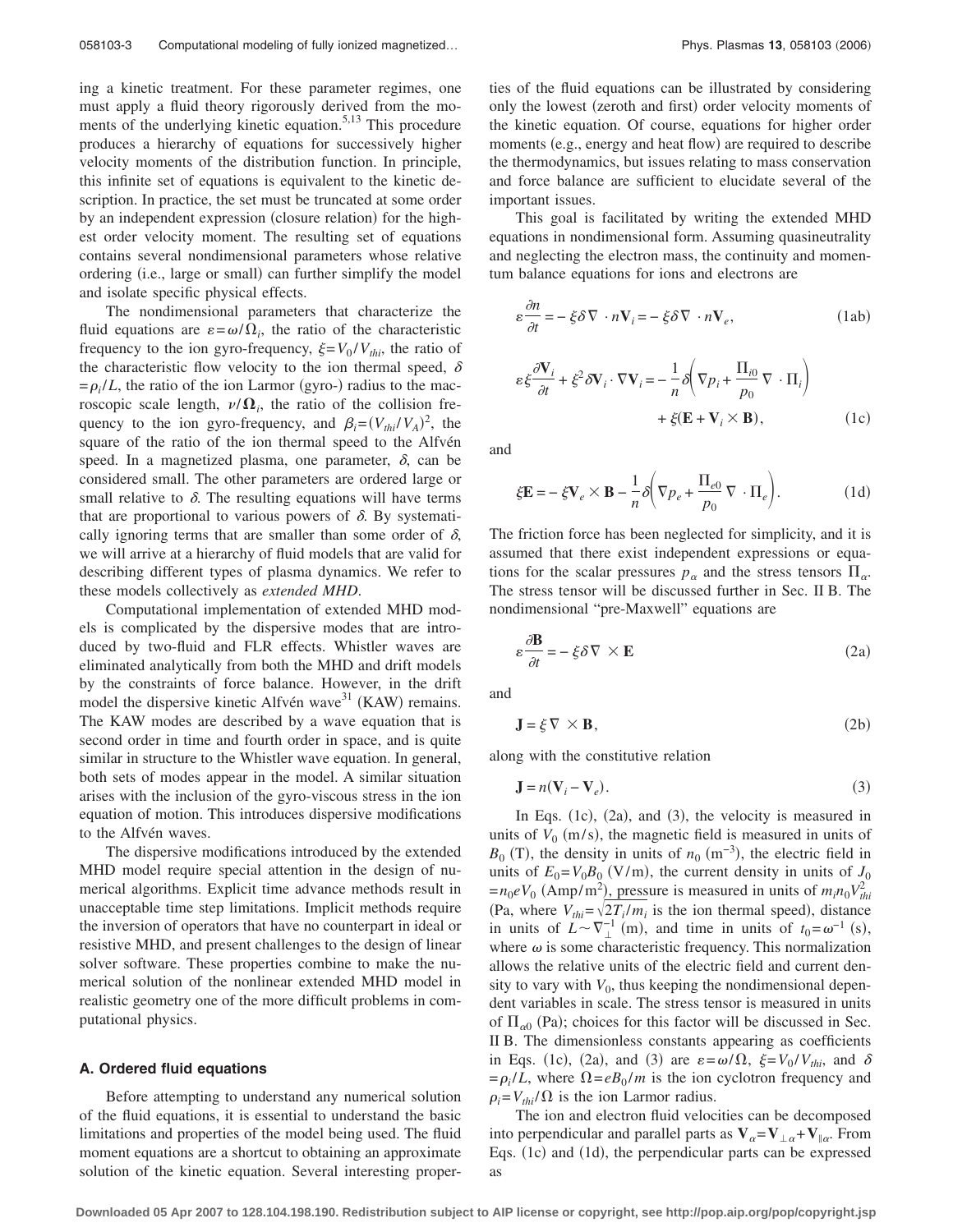$$
\xi \mathbf{V}_{\perp i} = \xi \frac{\mathbf{E} \times \mathbf{B}}{B^2} + \delta \frac{1}{nB^2} \mathbf{B} \times \left( \nabla p_i + \frac{\Pi_{i0}}{p_0} \nabla \cdot \Pi_i \right) + \xi \frac{1}{B^2} \mathbf{B}
$$

$$
\times \left( \varepsilon \frac{\partial \mathbf{V}_i}{\partial t} + \xi \delta \mathbf{V}_i \cdot \nabla \mathbf{V}_i \right) \tag{4a}
$$

and

$$
\xi \mathbf{V}_{\perp e} = \xi \frac{\mathbf{E} \times \mathbf{B}}{B^2} - \delta \frac{1}{nB^2} \mathbf{B} \times \left( \nabla p_e + \frac{\Pi_{e0}}{p_0} \nabla \cdot \Pi_e \right). \tag{4b}
$$

The perpendicular ion and electron velocities have a common part,  $V_E = E \times B/B^2$ . (This is called the MHD velocity.) The determination of the parallel dynamics may require a kinetic theory.

Finally, Eqs.  $(1c)$ ,  $(1d)$ , and  $(3)$  may be combined to yield

$$
n\left(\varepsilon \xi \frac{\partial \mathbf{V}_i}{\partial t} + \xi^2 \delta \mathbf{V}_i \cdot \nabla \mathbf{V}_i\right) = \xi \mathbf{J} \times \mathbf{B} - \frac{1}{n} \delta \left(\nabla p + \frac{\Pi_{i0}}{p_0} \nabla \cdot \Pi_i\right).
$$
\n(5)

This is the equation of motion for the momentum carrying component of the fluid plasma. In Eq.  $(5)$ , we have set  $p$  $=p_e+p_i$ . We can also substitute Eq. (3) into Eq. (1d) to obtain the generalized Ohm's law

$$
\xi \mathbf{E} = -\xi \mathbf{V}_i \times \mathbf{B} + \xi \frac{1}{n} \mathbf{J} \times \mathbf{B} - \delta \frac{1}{n} \left( \nabla p_e + \frac{\Pi_{e0}}{p_0} \nabla \cdot \Pi_e \right).
$$
\n(6)

Note that the terms  $V_i \times B$  and  $J \times B$  appear formally at the same order as **E**.

The importance of the various terms in Eqs.  $(1c)$ ,  $(2a)$ ,  $(3)$ ,  $(4a)$ ,  $(5)$ , and  $(6)$  is determined by the relative sizes of the dimensionless constants  $\delta$ ,  $\varepsilon$ , and  $\xi$ . For the strongly magnetized plasma considered here, we can always assume  $\delta \leq 1$ . Different fluid models emerge depending on how we order the remaining dimensionless variables with respect to  $\delta$ .

### **B. The stress tensor**

Further progress requires some knowledge of the ion stress tensor  $\Pi_i$ . A well known formulation is that given by Braginskii, $32$  which assumes small parallel mean free path, small Larmor radius, and collision frequency large compared with the characteristic frequency. The stress tensor can be written in terms of its parallel (bb), cross  $(b \times I)$ , and perpendicular (I-bb) components as

$$
\Pi_i = \Pi_{\parallel} + \Pi_{\wedge} + \Pi_{\perp},\tag{7}
$$

where

$$
\Pi_{\parallel} = -\frac{3}{2} \eta_0 (\mathbf{b} \cdot \mathbf{W} \cdot \mathbf{b}) \bigg( \mathbf{I} - \frac{1}{3} \mathbf{b} \mathbf{b} \bigg), \tag{8a}
$$

$$
\Pi_{\wedge} = \frac{\eta_3}{2} [\mathbf{b} \times \mathbf{W} \cdot (\mathbf{I} + 3\mathbf{b}\mathbf{b}) + \text{transpose}], \tag{8b}
$$

$$
\Pi_{\perp} = -\eta_1 \left\{ (\mathbf{I} - \mathbf{b}\mathbf{b}) \cdot \mathbf{W} \cdot (\mathbf{I} - \mathbf{b}\mathbf{b}) - \frac{1}{2} (\mathbf{I} - \mathbf{b}\mathbf{b}) (\mathbf{I} - \mathbf{b}\mathbf{b}) : \mathbf{W} \right\}
$$
  
+ 4[(\mathbf{I} - \mathbf{b}\mathbf{b}) \cdot \mathbf{W} \cdot \mathbf{b}\mathbf{b} + \text{transpose}] , (8c)

$$
\mathbf{W} = \nabla \mathbf{V}_i + \nabla \mathbf{V}_i^T - \frac{2}{3} \mathbf{I} \nabla \cdot \mathbf{V}_i,
$$
 (8d)

and

$$
\eta_0 = 0.96 \frac{nT_i}{\nu},\tag{9a}
$$

$$
\eta_1 = \frac{3}{10} \frac{nT_i \nu}{\Omega^2},\tag{9b}
$$

$$
\eta_3 = \frac{nT_i}{2\Omega},\tag{9c}
$$

where  $\nu$  is the collision frequency. Equations (8a)–(8d) express the stress tensor in terms of gradients of the velocity, and therefore close the system of equations.

The stress tensor can be written in nondimensional form using the normalization given in Sec. II A. The result is

$$
\frac{\Pi_{i0}}{p_{i0}} \nabla \cdot \Pi_i = \xi \delta \left[ \frac{1}{\nu/\Omega} \nabla \cdot \Pi_{\parallel} + \nabla \cdot \Pi_{\text{gv}} + \frac{\nu}{\Omega} \nabla \cdot \Pi_{\perp} \right]. \tag{10}
$$

The classical Braginskii expression for the parallel viscous force, which decreases with increasing collisionality, is not valid in a hot confined plasma such as a tokamak. Instead, this force is determined from neoclassical theory,  $33$ which provides expressions for the parallel force for all collisionality regimes. A local expression for this force can be approximated as  $34$ 

$$
\nabla \cdot \Pi_{\parallel} = \nabla \cdot \Pi_i^{\text{nc}} = mn \langle B^2 \rangle \mu_i \frac{V_{\theta i}}{B_\theta^2} \mathbf{e}_\theta,
$$
 (11)

where  $\mu_i$  is the neoclassical damping coefficient and  $\mathbf{e}_{\theta}$  is a unit vector in the poloidal direction (see Sec. V C). Introducing the dimensionless variables of Sec. II A into this expression, we find the normalization

$$
\frac{\Pi_0^{nc}}{p_0} = \frac{\xi \mu}{\delta \Omega}.
$$
\n(12)

The so-called "banana regime" that is of interest in a low collisionality tokamak occurs when  $\nu/\Omega \ll \varepsilon_A^{3/2}(\omega_b/\Omega)$  $\sim \varepsilon_A^{3/2} \delta/q$ , where  $\varepsilon_A$  is the inverse aspect ratio of the device,  $\omega_b$  is the bounce frequency, and  $q$  is the local safety factor. It is therefore consistent to order  $\nu/\Omega \sim \delta^2$ . In this regime, neoclassical theory shows that  $\mu \sim \varepsilon_A^{1/2} \nu$ , so that Eq. (12) becomes

$$
\frac{\Pi_0^{\text{nc}}}{p_0} = \frac{\xi}{\delta} \varepsilon_A^{1/2} \frac{\nu}{\Omega} \sim \varepsilon_A^{1/2} \xi \delta. \tag{13}
$$

Despite the previous discussion, it is common in nonlinear computational models to introduce an isotropic artificial viscosity of the form

**Downloaded 05 Apr 2007 to 128.104.198.190. Redistribution subject to AIP license or copyright, see http://pop.aip.org/pop/copyright.jsp**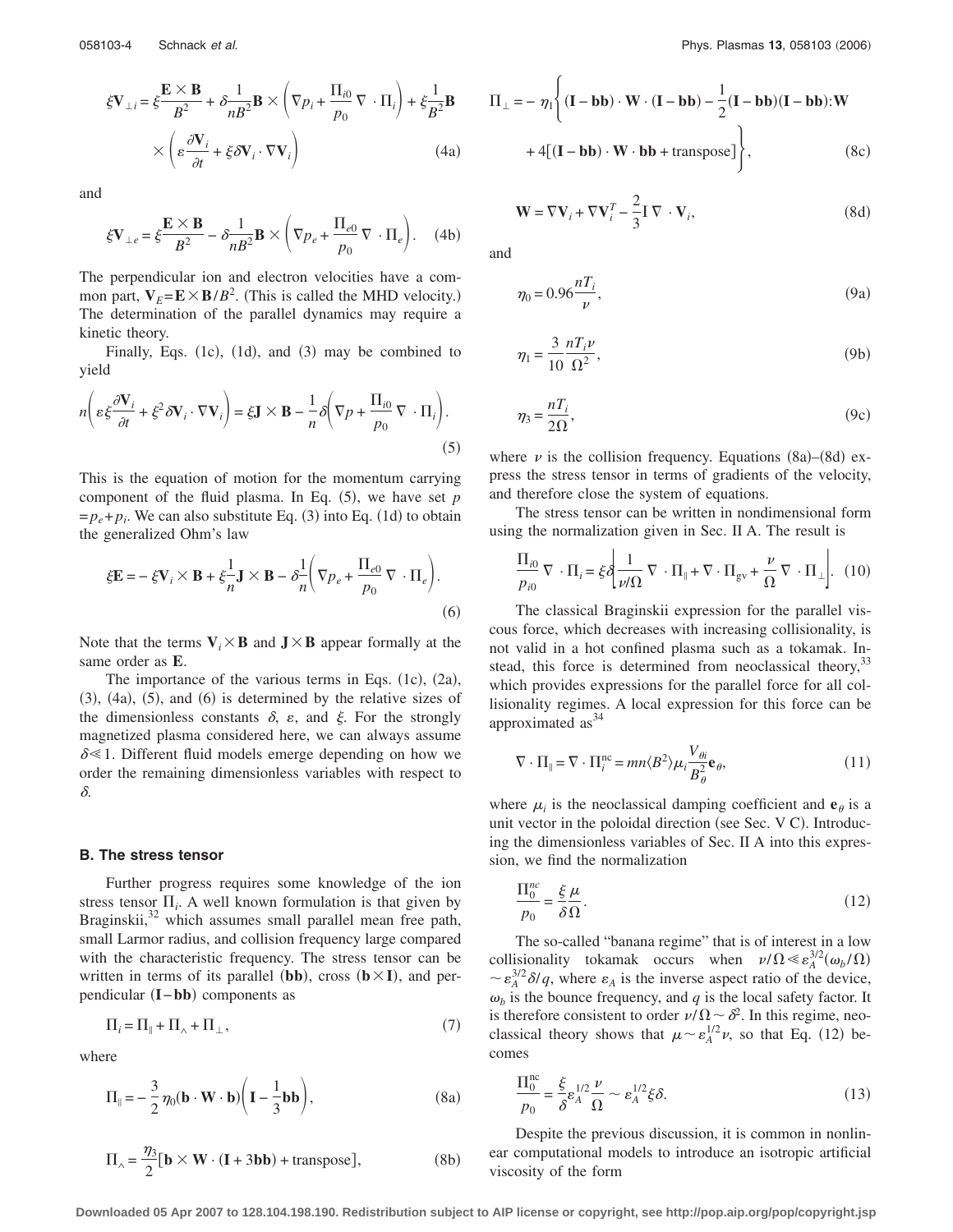058103-5 Computational modeling of fully ionized magnetized...

$$
\frac{\Pi_0^{\text{visc}}}{p_0} \nabla \cdot \Pi^{\text{visc}} = -n\mu_A \nabla^2 \mathbf{V}.
$$
\n(14)

This expression resembles the zero field limit of the Braginskii model, and is not valid for a highly magnetized plasma. Further, it does not vanish for rigid rotational motions. [A more appropriate, although more complicated, expression would be  $\nabla \cdot n\mu_A \mathbf{W}$ , where **W** is given by Eq. (8d).] However, it is relatively simple to implement and is widely used nonetheless. We will consider the artificial viscosity coefficient  $\mu_A$  to be of adjustable order in  $\delta$ , meaning that we can choose its order so that it appears wherever we wish in the final equations.

With these caveats, the nondimensional viscous force in the banana regime is

$$
\frac{\Pi_{i0}}{p_0} \nabla \cdot \Pi_i = -n\mu_A \nabla^2 \mathbf{V}_i + \xi \delta[\nabla \cdot \Pi_i^{\text{gv}} + \varepsilon_A^{1/2} \nabla \cdot \Pi_i^{nc} + \delta^2 \nabla \cdot \Pi_{\perp i}].
$$
\n(15)

The Braginskii expression for the electron viscous force is proportional to the electron mass, and is therefore ignored when it appears in concert with the ion stress. However, the parallel viscous stress for the electrons will be taken to be neoclassical.

For reference, it is instructive to write down the full momentum balance equation, including the viscous stress, without any ordering assumptions. The result is

$$
\xi \mathbf{J} \times \mathbf{B} - \delta \nabla p = n \bigg( \varepsilon \xi \frac{\partial \mathbf{V}_i}{\partial t} + \xi^2 \delta \mathbf{V}_i \cdot \nabla \mathbf{V}_i \bigg) + \xi \delta^2 \bigg( \frac{1}{\nu/\Omega} \nabla \cdot \Pi_{\parallel} + \nabla \cdot \Pi_i^{\text{gv}} + \frac{\nu}{\Omega} \nabla \cdot \Pi_{\perp} \bigg) + \xi \frac{\mu}{\Omega} \nabla \cdot \Pi_i^{nc}
$$

$$
-n \mu_A \nabla^2 \mathbf{V}_i. \tag{16}
$$

The terms on the left hand side contain the "equilibrium" forces. The terms on the right hand side are all proportional to the velocity and are the plasma response when the system deviates from force balance. As stated following Eq. (14), the artificial viscous parameter  $\mu_A$  is adjustable with respect to  $\delta$  and will be chosen for convenience in the later sections.

We remark that, for low collisionality, Eq. (8b) for the gyro-viscous stress should contain the additional term<sup>35–37</sup>

$$
\Pi_{\wedge_q} = \frac{2}{5\Omega} [\mathbf{b} \times \mathbf{W}_q \cdot (\mathbf{I} + 3\mathbf{b}\mathbf{b}) + \text{transpose}], \tag{17}
$$

where

$$
\mathbf{W}_q = \nabla \mathbf{q}_i + \nabla \mathbf{q}_i^T - \frac{2}{3} \mathbf{I} \nabla \cdot \mathbf{q}_i,
$$
 (18)

where  $q_i$  is the ion heat stress. The effect of these terms will be discussed in Sec. III D.

# **C. The Hall MHD ordering**

For generality of application, we would like to permit flows of arbitrary speeds and large accelerations, as might occur, for example, in shock tubes, fast Z-pinches, fast opening switches, and the inner heliosphere. We are thus led to order the frequency and flow as

$$
\varepsilon \sim 1, \quad \xi \sim 1/\delta. \tag{19}
$$

Neither the Braginskii nor the neoclassical closures for the parallel ions stress were derived for this regime, and we ignore them for now. Then, the continuity, ion, and electron equations become

$$
\frac{\partial n}{\partial t} = -\nabla \cdot n \mathbf{V}_i,\tag{20a}
$$

$$
\mathbf{J} \times \mathbf{B} = n \frac{d\mathbf{V}_i}{dt} + \frac{1}{n} \delta^2 (\nabla p + \nabla \cdot \Pi_{\text{gv}}) + O(\delta^3)
$$
 (20b)

(where  $d/dt = \partial/\partial t + \mathbf{V}_i \cdot \nabla$ ), and

$$
\mathbf{E} = -\mathbf{V}_e \times \mathbf{B} - \frac{1}{n} \delta^2 \nabla p_e,
$$
 (20c)

along with

$$
\delta \mathbf{J} = \nabla \times \mathbf{B},\tag{21}
$$

$$
\frac{\partial \mathbf{B}}{\partial t} = -\nabla \times \mathbf{E},\tag{22}
$$

and

$$
\mathbf{J} = n(\mathbf{V}_i - \mathbf{V}_e). \tag{23}
$$

From Eq. (20b), we see that there is force imbalance at  $O(1)$ . This allows for very fast flows and rapid acceleration. The lowest order correction is from the parallel viscous and neoclassical forces. Pressure and gyro-viscous forces enter at  $O(\delta^2)$ . In this model, the dynamics are dominated by the Lorentz force. The electron velocity is  $V_e = V_i - J/n$ , so that the ions and electrons flow as separate fluids, and Ohm's law must now be written as

$$
\mathbf{E} = -\mathbf{V}_i \times \mathbf{B} + \frac{1}{n} \mathbf{J} \times \mathbf{B} + O(\delta^2). \tag{24}
$$

Since  $J \times B \sim O(1)$  [see Eq. (20b)], these dynamics enter at lowest order and must be retained to describe very fast flows, thus the terminology Hall MHD.

In the banana collisionality regime  $(\nu/\Omega_i \sim \mu/\Omega \sim \delta^2)$ , Eq. (20b) becomes

$$
\mathbf{J} \times \mathbf{B} = n \frac{d\mathbf{V}_i}{dt} + \nabla \cdot \Pi_{\parallel} + \delta \nabla \cdot \Pi_i^{\text{nc}} + \frac{1}{n} \delta^2 (\nabla p + \nabla \cdot \Pi_{\text{gv}}) + O(\delta^4). \tag{25}
$$

The promotion of the parallel viscous stress to  $O(1)$  is unphysical, since neither the Braginskii nor neoclassical closures were derived under these conditions. They can be replaced by the artificial isotropic viscous stress at  $O(\delta)$ .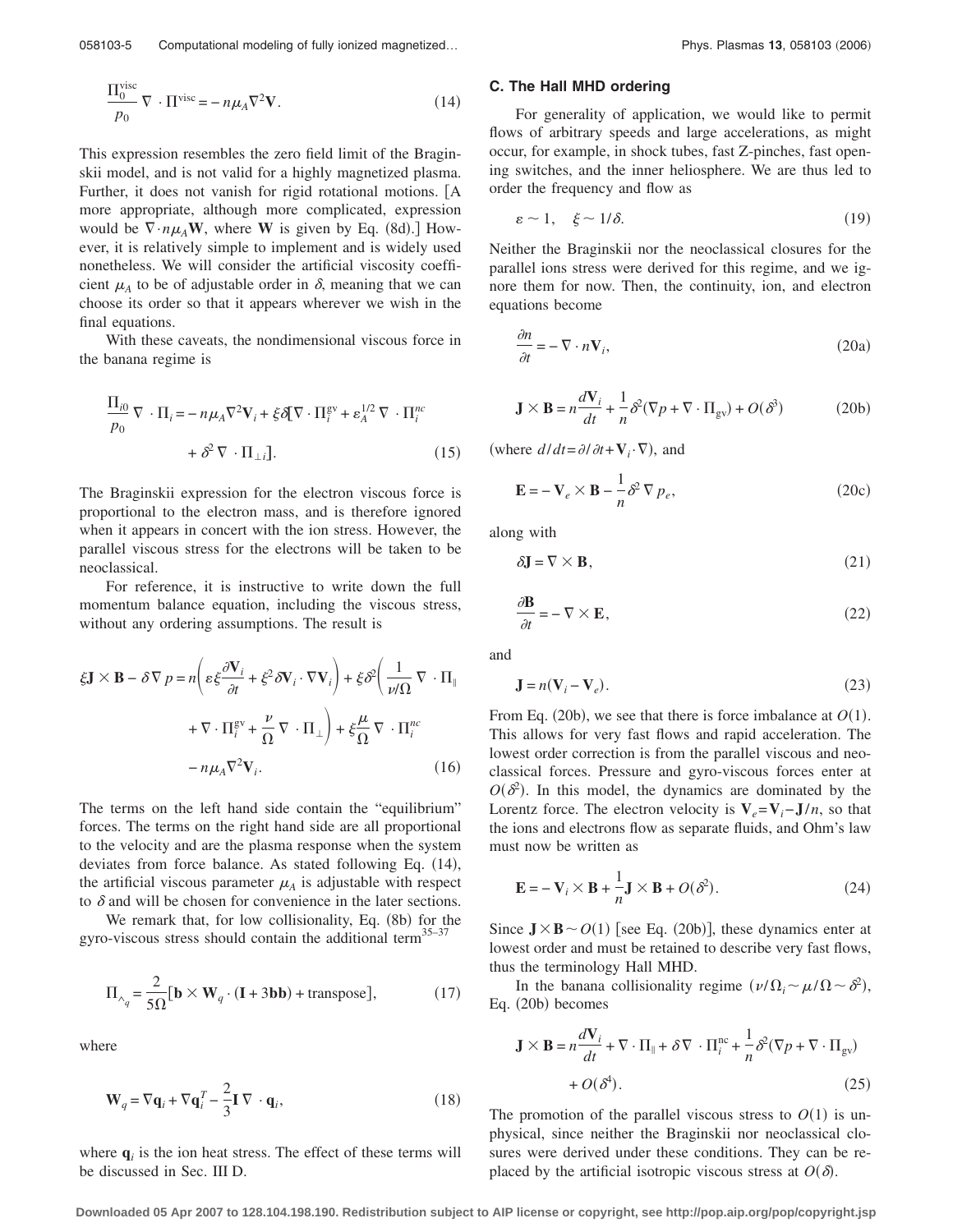# **D. The MHD ordering**

Supersonic flows rarely occur in a confined plasma, so for such cases we can restrict the flows to be on the order of the thermal velocity, and require low frequencies compared with the cyclotron frequency). We thus define the MHD ordering<sup>13</sup> as

$$
\varepsilon \sim \delta, \quad \xi \sim 1. \tag{26}
$$

The relevant equations are then

$$
\frac{\partial n}{\partial t} + \nabla \cdot n \mathbf{V}_i = 0, \qquad (27a)
$$

$$
n\delta \frac{d\mathbf{V}_i}{dt} = \mathbf{J} \times \mathbf{B} - \delta \left( \nabla p + \frac{\Pi_{i0}}{p_0} \nabla \cdot \Pi_i \right),\tag{27b}
$$

$$
\mathbf{E} = -\mathbf{V}_e \times \mathbf{B} - \delta \frac{1}{n} \left( \nabla p_e + \frac{\Pi_{e0}}{p_0} \nabla \cdot \Pi_e \right),\tag{27c}
$$

$$
\frac{\partial \mathbf{B}}{\partial t} = -\nabla \times \mathbf{E},\tag{27d}
$$

and

$$
\mathbf{J} = \nabla \times \mathbf{B},\tag{27e}
$$

where  $d/dt = \partial/\partial t + V_i \cdot \nabla$ . In the plateau regime the momentum balance equation becomes

$$
\mathbf{J} \times \mathbf{B} = \delta \left( n \frac{d\mathbf{V}_i}{dt} + \nabla p + \nabla \cdot \Pi_{\parallel} + \nabla \cdot \Pi_i^{\text{nc}} \right) + \delta^2 \nabla \cdot \Pi_i^{\text{gv}} + O(\delta^4). \tag{28a}
$$

Deviations from a force-free  $(\mathbf{J} \times \mathbf{B} = 0)$  state now only appear at  $O(\delta)$ . Both the Braginskii and neoclassical viscous stresses appear formally at this order. The electron equation is

$$
\mathbf{E} = -\mathbf{V}_e \times \mathbf{B} + O(\delta). \tag{28b}
$$

We will ignore terms that are  $O(\delta^2)$  in the equation of motion, and terms that are  $O(\delta)$  in Ohm's law.

Using Eq.  $(4a)$ , the ion velocity is

$$
\mathbf{V}_i = \mathbf{V}_{\parallel i} + \mathbf{V}_E + O(\delta). \tag{29a}
$$

Consistent with Eq.  $(26)$ , we ignore the terms in the ion velocity that are  $O(\delta)$ . Then the electron velocity is

$$
\mathbf{V}_e = \mathbf{V}_i - \frac{1}{n}\mathbf{J}.
$$
 (29b)

Thus in MHD the electrons and ions flow as separate fluids, with the differences in their parallel and perpendicular velocities contained in the current density **J**. The generalized Ohm's law is then

$$
\mathbf{E} = -\mathbf{V}_i \times \mathbf{B} + \frac{1}{n} \mathbf{J} \times \mathbf{B} - \delta \frac{1}{n} \nabla p_e = -\mathbf{V}_i \times \mathbf{B} + O(\delta). \tag{30}
$$

However, from Eqs. (27e) and (28a), the second term on the right hand side is  $O(\delta)$  and can be ignored. Thus the MHD Ohm's law becomes

$$
\mathbf{E} = -\mathbf{V}_i \times \mathbf{B}.\tag{31}
$$

The lack of Whistler and diamagnetic terms in the MHD model comes about from the force balance requirement **J**  $\times$  **B**  $\sim$  *O*( $\delta$ ), and not because the ions and electrons flow as a "single" fluid.

In the banana regime, Eq. (28a) is

$$
\mathbf{J} \times \mathbf{B} = \delta \left( n \frac{d\mathbf{V}_i}{dt} + \nabla p + \nabla \cdot \Pi_i^{\text{nc}} \right),\tag{32}
$$

so that the neoclassical, but not the gyro-viscous, stress appears.

#### **E. The drift ordering**

A consequence of the MHD ordering, Eq. (26), is that force imbalance (in this case, deviation from a force-free state) can occur at first order in  $\delta$ . In the drift ordering, we envision a situation in which the equilibrium pressure and Lorentz forces are of the same order and remain in almost perfect balance for all times. Motions away from this state will be slow and exceedingly low frequency. This leads to the choice

$$
\varepsilon \sim \delta^2, \quad \xi \sim \delta. \tag{33}
$$

Then the form of the continuity equation remains unchanged from the MHD model, Eq. (27a), while the expressions of total and electron momentum in the banana regime become

$$
-\nabla p + \mathbf{J} \times \mathbf{B} = \delta^2 \left( n \frac{d\mathbf{V}_i}{dt} + \nabla \cdot \Pi_i^{\text{gv}} + \nabla \cdot \Pi_i^{\text{nc}} -n \mu_A \nabla^2 \mathbf{V}_i \right) + O(\delta^4)
$$
(34a)

and

$$
\mathbf{E} = -\mathbf{V}_e \times \mathbf{B} - \frac{1}{n} \nabla p_e - \nabla \cdot \Pi_e^{\text{nc}}.
$$
 (34b)

Here we have ordered the artificial viscosity as  $\mu_A \sim \delta^2$  so that it appears at the same order as the acceleration in Eq. (34a). As anticipated, the pressure and Lorentz forces are now comparable and deviations from force balance occur at  $O(\delta^2)$ . Note that the neoclassical ion parallel viscous force enters at the same order as the gyro-viscous stress. The last term in Eq. (34b) is responsible for the bootstrap current.

Ampere's law is now

$$
\mathbf{J} = \delta \nabla \times \mathbf{B}.\tag{35}
$$

The ion velocity in the drift ordering is

$$
\mathbf{V}_i = \mathbf{V}_E + \mathbf{V}_{*i} + \mathbf{V}_{\pi i} + \mathbf{V}_{\parallel i} + O(\delta^2),\tag{36a}
$$

where

$$
\mathbf{V}_{*i} = \frac{1}{n^2} \mathbf{B} \times \nabla p_i
$$
 (36b)

and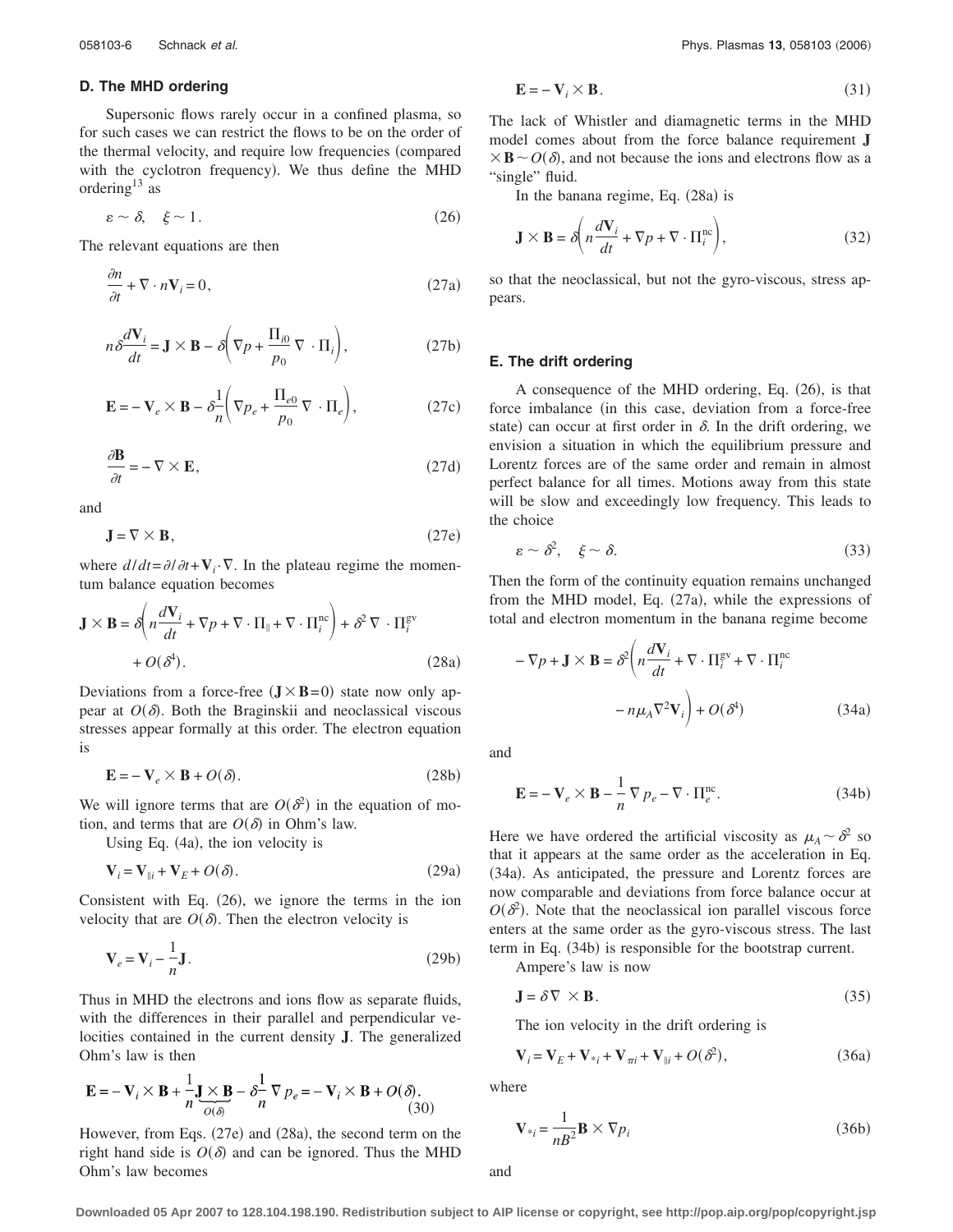$$
\mathbf{V}_{\pi i} = \frac{1}{nB^2} \mathbf{B} \times \nabla \cdot \Pi_i^{\text{gv}} \tag{36c}
$$

are the ion diamagnetic and "stress" drift velocities, respectively. The electron velocity is

$$
\mathbf{V}_e = \mathbf{V}_i - \frac{1}{n} \mathbf{J}.
$$
 (36d)

The appearance of the gyro-viscous stress in the ion momentum equation is a consequence of the FLR corrections. Note that the gyro-viscous force appears at the same order as the advective acceleration. In the drift ordering, it is inconsistent to retain  $\mathbf{V} \cdot \nabla \mathbf{V}$  while ignoring  $\nabla \cdot \Pi_{\text{gv}}$ .

# **F. The standard drift model**

While the drift ordering introduced in Sec. II E produced the lowest order FLR corrections to the fluid equations, it resulted in more complicated equations than in the MHD ordering. In contrast to the drift *ordering*, the *drift model* makes use of the velocity decomposition given by Eqs. (36a)–(36d), along with a remarkable result called the *gyroviscous cancellation*, to produce a simplified set of equations.

The standard drift model makes the velocity transformation

$$
\mathbf{V}_{i} = \mathbf{V}_{\parallel i} + \mathbf{V}_{E} + \mathbf{V}_{*i} + O(\delta^{2}),\tag{37a}
$$

$$
\mathbf{V}_e = \mathbf{V}_i - \frac{1}{n} \mathbf{J} = \mathbf{V}_{\parallel i} + \mathbf{V}_E + \mathbf{V}_{\ast i} - \frac{1}{n} \mathbf{J} + O(\delta^2). \tag{37b}
$$

The motivation is to arrive at a set of equations that look like the MHD equations with corrections. Using this last result in the electron equation, Eq.  $(34b)$ , , we have

$$
\mathbf{E} = -\left(\mathbf{V}_E + \mathbf{V}_{*i} - \frac{1}{n}\mathbf{J}_\perp\right) \times \mathbf{B} - \frac{1}{n}\nabla p_e + O(\delta^2),
$$
  
\n
$$
= -\mathbf{V}_E \times \mathbf{B} - \frac{1}{n}\nabla_{\parallel}p_e + \frac{1}{n}(-\frac{\nabla_{\perp}p + \mathbf{J} \times \mathbf{B}) + O(\delta^2),
$$
  
\n
$$
= -\mathbf{V}_E \times \mathbf{B} - \frac{1}{n}\nabla_{\parallel}p_e.
$$
 (38)

This is the generalized Ohm's law in the drift model. Notice that the high frequency Whistler response, which comes from  $J \times B$ , has been dropped as a higher order  $[O(\delta^2)]$  correction due to force balance at this order. (A similar argument led to the elimination of Whistler waves from the MHD model.) This is consistent with the low frequency ordering  $\omega \sim \delta^2 \Omega$ ; the Whistler branch merges with the Alfvén branch at low frequency. The ion equation becomes

$$
\delta^2 \left[ n \frac{d}{dt} (\mathbf{V}_{\parallel i} + \mathbf{V}_E) + n \frac{d \mathbf{V}_{\ast i}}{dt} + \nabla \cdot \Pi_i^{\text{gv}} (\mathbf{V}_i) \right] = -\nabla p + \mathbf{J} \times \mathbf{B} - \delta^2 \nabla \cdot \Pi_i^{\text{nc}} + \delta^2 n \mu_A \nabla^2 \mathbf{V}_i + O(\delta^4), \tag{39}
$$

where we have retained the notation  $d/dt = \partial/\partial t + \mathbf{V}_i \cdot \nabla$ .

Phys. Plasmas 13, 058103 (2006)

One reason for the utility of the drift model is an enormous simplification of the equation of motion that occurs because, in the proper reference frame, the parallel ion gyroviscous force  $\nabla \cdot \Pi_{\text{gv}}$  algebraically cancels a significant part of the advective acceleration  $nV_i \cdot \nabla V_i$ . The remaining terms primarily introduce a slight modification to the total pressure.

The *gyro-viscous cancellation* may be written as<sup>9</sup>

$$
n\left(\frac{\partial \mathbf{V}_{*i}}{\partial t} + \mathbf{V}_i \cdot \nabla \mathbf{V}_{*i}\right) + \nabla \cdot \Pi_i^{\text{gv}}(\mathbf{V}_i) \approx \nabla \chi - \mathbf{b} n \mathbf{V}_{*i} \cdot \nabla V_{\parallel i},\tag{40}
$$

where

$$
\chi = -p_i \mathbf{b} \cdot (\nabla \times \mathbf{V}_{\perp i}) \tag{41}
$$

is a scalar related to the parallel component of the ion vorticity. Both terms involved in the cancellation result from the transport by advection at the streaming velocity  $(V_i)$  of momentum inherent in the gyro-motion  $(\mathbf{V}_{*i})$ . These fluxes almost cancel because the diamagnetic drift does not correspond to any real drift of the guiding centers. Both the gyroviscous force and the advective term  $V_{\dot{\gamma}} \cdot \nabla V_i$  explicitly contain the pressure, the velocity, and two gradients, so one can surmise (at least mathematically) how this cancellation might come about.<sup>9</sup> However, the actual calculation is extremely complex and tedious,  $6.7,9$  and seems to have been carried out only under restricted conditions (i.e., uniform magnetic field, sheared slab geometry, uniform temperature, etc.). Further, there is not universal agreement on the exact form of the cancellation. Some authors $6,7$  find additional terms on the right hand side of Eq. (40).

The gyro-viscous cancellation cannot occur in either Hall or ideal MHD, since the advective acceleration and the gyro-viscous force enter at different orders in each of those models.

Using the gyro-viscous cancellation, Eq. (40), in the momentum equation, Eq. (39), and assuming that the magnetic field is approximately constant (so that the unit vector **b** can be moved freely through derivative operators), we find the following expressions for the perpendicular and parallel momentum balance:

$$
n\delta^2 \frac{d\mathbf{V}_E}{dt} \Big|_{\text{MHD}} = -\delta^2 n \mathbf{V}_{*i} \cdot \nabla \mathbf{V}_E - \delta^2 n \mathbf{V}_{\parallel i} \cdot \nabla \mathbf{V}_E
$$

$$
+ \delta^2 n \mu_A \nabla^2 \mathbf{V}_E - \delta^2 (\mathbf{I} - \mathbf{b} \mathbf{b}) \cdot \nabla \cdot \Pi_i^{\text{nc}}
$$

$$
- \nabla_\perp [p(1 + \delta^2 \chi)] + \mathbf{J} \times \mathbf{B}, \qquad (42a)
$$

$$
n\delta^2 \frac{d\mathbf{V}_{\parallel i}}{dt}\Big|_{\text{MHD}} = -\delta^2 n\mathbf{V}_{\parallel i} \cdot \nabla \mathbf{V}_{\parallel i} + \delta^2 n\mu_A \nabla^2 \mathbf{V}_{\parallel i} - \delta^2 \mathbf{b} \cdot \nabla \cdot \Pi_i^{\text{nc}} - \mathbf{b} \cdot \nabla [p(1 + \delta^2 \chi)],
$$
\n(42b)

where

$$
\left. \frac{d}{dt} \right|_{\text{MHD}} \equiv \frac{\partial}{\partial t} + \mathbf{V}_E \cdot \nabla. \tag{43}
$$

These equations differ from the MHD model primarily through a modification to the scalar pressure and the appear-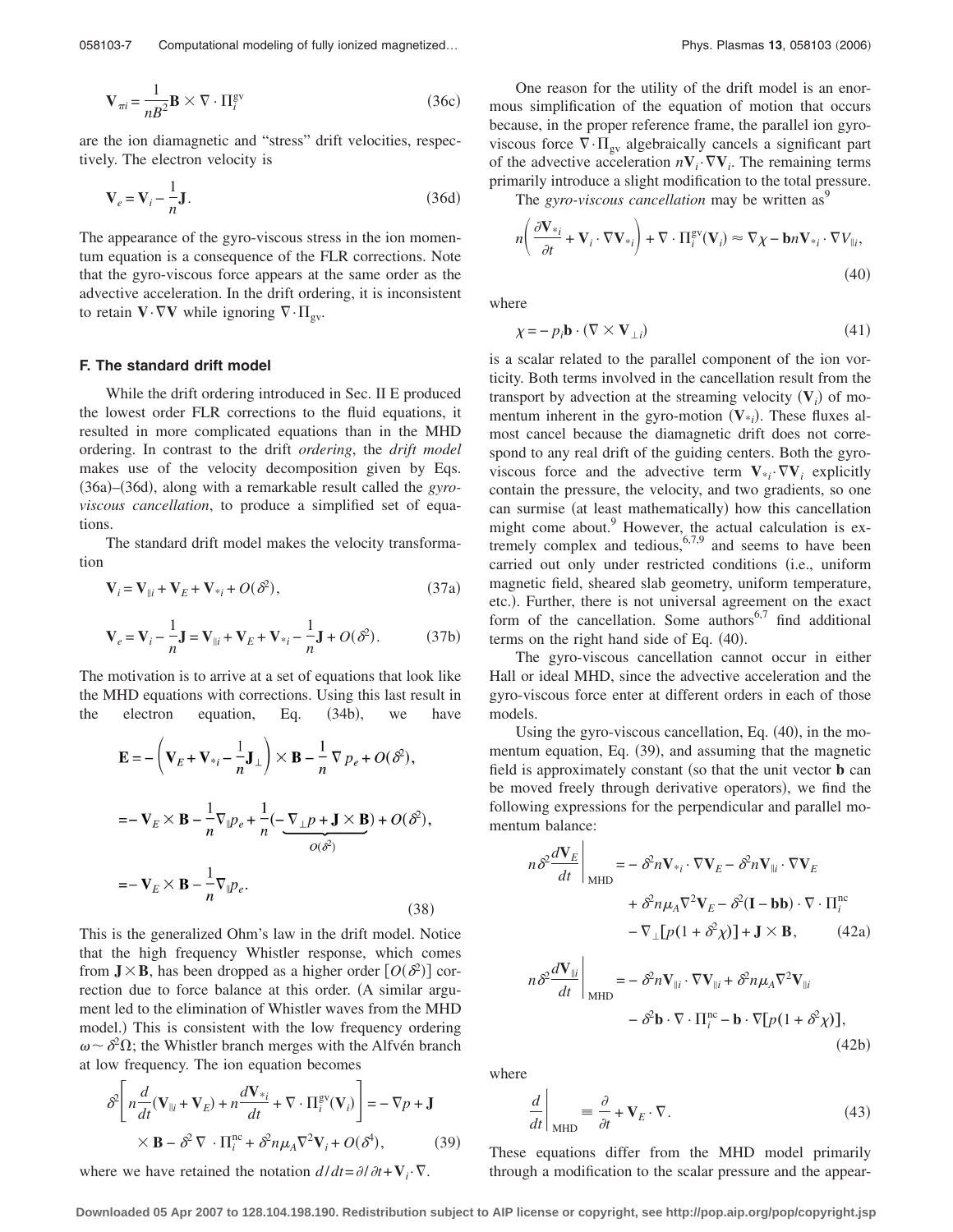ance of a source term proportional to **V**\**<sup>i</sup>* . This last term explicitly introduces the diamagnetic drift frequency  $(\omega_{*_i})$  $\sim$  **V**<sub>\**i*</sub> ·  $\nabla$ ). Note that the dependent perpendicular velocity variable is  $V_E$ , the  $E \times B$  drift (or MHD) velocity, and not the actual center of mass velocity.

The drift model thus naturally produces a set of equations that (a) explicitly contain the lowest order FLR corrections to the MHD model, (b) look very much like the MHD equations when cast in terms of the velocity  $V = V_E + V_{\parallel i}$ , (c) separate easily into perpendicular and parallel parts, and (d) remove most of the complications of the gyro-viscous stress [see Eqs. (32)] and eliminate the Whistler branch. It has proven to be powerful for the analysis of hot, well confined plasmas, such as in a tokamak.

There are, however, some caveats in the drift model. In the first place, the derivation formally admits only very slow flows, which is consistent with the result of force balance through second order in  $\delta$ . Since this ordering refers to the total ion velocity  $V_i$  [see Eqs.  $(33)$  and  $(36a)$ ], it is applicable to both the MHD velocity  $V_E$  and the drift velocity  $V_{\dot{\gamma}}$ . Second, the assumption of very low frequency may limit the validity of the model to time scales much longer than the Alfvén transit time  $L/V_A$ . Acceptable frequencies are on the order of the diamagnetic drift frequency  $\omega_{*i} \sim V_{*i}/L \ll \omega_A$ . Third, the form of the gyro-viscous cancellation used here assumes a uniform magnetic field, or a sheared slab. The equations are valid only in the drift ordering, and should be considered only approximate; they are not generally applicable to situations where significant deviations from force balance occur (such as, for example, during the highly nonlinear evolution of instabilities).

We remark that an alternative form of the drift model has been derived<sup>12</sup> in which a generalized drift velocity is defined that is accurate to all orders in  $\delta$ . The advantage of this model is that the electron dynamics become exact (within the context of  $m_e = 0$ ). In principle, the Whistler branch should then reappear in the ion dynamics, but it is again removed by force balance in the drift ordering. It appears at  $O(\delta^4)$  and is dropped. The entire model remains accurate to  $O(\delta^2)$ .

# **III. DISPERSIVE MODES AND STABILITY IN EXTENDED MHD**

 $\partial n$ 

The drift model provides a useful description for the dynamics of a plasma that never deviates significantly from strict equilibrium. While this is extremely useful for tokamaks, it is too restrictive to provide a generally useful model for a variety of plasma configurations. A widely used model is *extended MHD*, which includes all the terms of the drift ordering, but does not explicitly assume force balance to a certain order in  $\delta$ , does not employ the gyro-viscous cancellation, and remains in the ion (or momentum carrying) frame of reference. This is

$$
Mn\frac{dV}{dt} = -\nabla p + \mathbf{J} \times \mathbf{B} - \nabla \cdot \Pi_{\text{visc}} - \nabla \cdot \Pi_{\text{gv}} - \nabla \cdot \Pi_{i}^{\text{nc}},\tag{44b}
$$

$$
\mathbf{E} = -\mathbf{V} \times \mathbf{B} + \frac{1}{ne} [\mathbf{J} \times \mathbf{B} - \nabla p_e - \nabla \cdot \Pi_e^{\text{nc}}] + \eta \mathbf{J}, \quad (44c)
$$

where the components of the stress tensor are given in Sec. II. Here, and for the remainder of this section, we revert to dimensional equations. For completeness, we have also included the resistive contribution to the generalized Ohm's law, Eq. (44c), which was omitted from the discussion in Sec. II.] The expressions for the neoclassical stresses are dependent on the peculiarities of the plasma being modeled, and may be omitted when they are inappropriate.

The standard MHD equations admit several normal modes of oscillation. They all have the common property that  $\omega \sim k$ . An explicit computational approach to the solution of the MHD equations is then subject to the Courant stability condition  $\Delta t < \Delta x$ . While this can be quite restrictive for studies of low frequency phenomena in the presence of fast waves (as is common in modeling highly magnetized plasmas), it may be tolerated for the study of fast phenomena, such as implosions and shock waves. However, the additional terms of the extended MHD model introduce new dispersive normal modes with the property  $\omega \sim k^2$ . This has significant implications for computational modeling, since the corresponding Courant condition,  $\Delta t < \Delta x^2$ , is too restrictive for explicit methods to be useful for most practical problems. Here we examine the dispersion properties of these waves in more detail. Algorithms for dealing with them will be discussed in Sec. IV.

#### **A. Dispersion from Ohm's law**

To examine the dispersive waves of extended MHD, it is instructive to consider the generalized Ohm's law without assuming force balance to  $O(\delta^2)$ . From the derivation preceding Eq. (38),

$$
\mathbf{E} = -\mathbf{V} \times \mathbf{B} - \frac{1}{ne} \nabla_{\parallel} p_e + \frac{1}{ne} [-\nabla_{\perp} p + \mathbf{J} \times \mathbf{B}]. \tag{45}
$$

Recall that the term in brackets on the right hand side of Eq.  $(45)$  is ordered out of the drift model [see Eq.  $(38)$ ]. The first term on the right hand side yields the usual MHD Alfvén waves. The remaining terms are FLR corrections. The second term  $(\sim \nabla_{\parallel} p_e)$  (when combined with other terms) introduces *kinetic Alfvén waves* (KAW), and the last term ( $\sim$ **J**  $\times$  **B**) introduces *Whistler* waves.

In a uniform, homogeneous plasma with straight field lines, the linearized Whistler wave equation comes about from combining Eq. (45) with Faraday's law and Ampere's law,

$$
\frac{\partial^2 \mathbf{B}}{\partial t^2} = \left(\frac{V_A^2}{\Omega}\right)^2 (\mathbf{b} \cdot \nabla)^2 \nabla \times \nabla \times \mathbf{B}.
$$
 (46)

These waves have the dispersion relation

**Downloaded 05 Apr 2007 to 128.104.198.190. Redistribution subject to AIP license or copyright, see http://pop.aip.org/pop/copyright.jsp**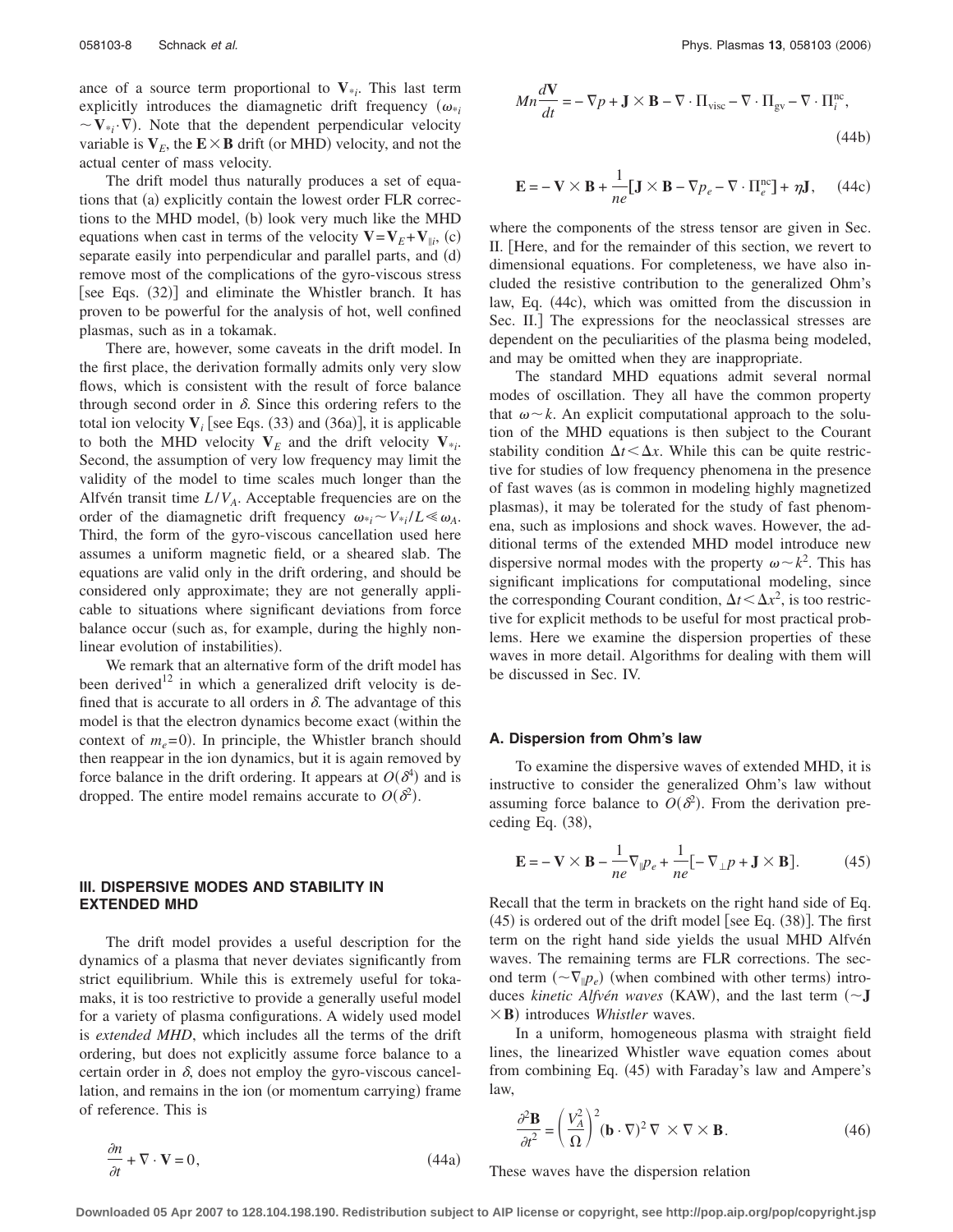058103-9 Computational modeling of fully ionized magnetized...

$$
\omega^2 = \left(\frac{V_A^2}{\Omega}\right)^2 k^2 k_{\parallel}^2,\tag{47}
$$

so that shorter wavelengths have quadratically higher frequencies. This is the source of the computational problem for explicit algorithms.

Under similar conditions, but assuming overall incompressibility, the KAW arises from a combination of the second term in Eq. (45), Faraday's law, Ampere's law, the perpendicular momentum equation, and the electron energy equation. Under these conditions, the KAW wave equation is

$$
\frac{\partial^2 \mathbf{B}}{\partial t^2} = \left(\frac{V_A V_{th^*}}{\Omega}\right)^2 (\mathbf{b} \cdot \nabla)^2 \nabla \times [\mathbf{b} \mathbf{b} \cdot \nabla \times \mathbf{B}],\tag{48}
$$

where  $V_{th}^*$  is the thermal speed evaluated with the electron temperature and the ion mass. The KAW dispersion relation is

$$
\omega^2 = \left(\frac{V_A V_{\text{th*}}}{\Omega}\right)^2 k_\perp^2 k_\parallel^2. \tag{49}
$$

Whistler waves come from a combination of the generalized Ohm's law and Faraday's law. They are solely related to the electrons. The KAW involves both electron and ion dynamics, and their frequency is low enough to be captured in the drift ordering.

#### **B. Dispersion from gyro-viscosity**

The gyro-viscous force is not dissipative because it is not caused by particle collisions ( $\eta_3$  is independent of the collision frequency  $\nu$ ); it represents a momentum transport inherent in the gyro-motion of the particles, which is reversible. [It can be shown explicitly from Eq. (8b) that the work done by the gyro-viscous force vanishes, i.e., $\nabla v: \Pi_{\text{av}}=0$ .]

Consider a uniform plasma with straight field lines and no zero-order gradients or current. We choose a Cartesian coordinate system  $(x, y, z)$  with the *z* axis positively aligned with the mean magnetic field. We note that the  $-\nabla p_e/n$  contribution to Ohm's law is annihilated by the curl operator even in the presence of density fluctuations because of the assumed uniformity of the background electron pressure. Similar comments apply to the  $\nabla \cdot (\mathbf{J}/n)$  contribution to the electron pressure. We can therefore omit density evolution from the stability analysis; the perturbed density can be determined *a posteriori*. This allows use of a single adiabatic energy equation.

The extended MHD equations, including the gyroviscosity, can then be linearized, and the dispersion relations are easily obtained for the special cases of parallel and perpendicular propagation. For the case of parallel propagation, the analysis is simplified by defining new variables  $V_+$  $=V_x \pm iV_y$  and  $B_{\pm} = B_x \pm iB_y$ . Then we find

$$
i\omega V_{\pm} = \frac{iB_0k_z}{\mu_0 n e}B_{\pm} \pm \frac{i\eta_4 k_z^2}{nm}V_{\pm},
$$
\n(50a)

$$
i\omega B_{\pm} = iB_0 k_z V_{\pm} \pm \frac{iB_0 k_z^2}{\mu_0 n e} B_{\pm}.
$$
 (50b)

Equations (50a) and (50b) are two sets of coupled equations, one for the pair  $(V_+, B_+)$ , and the other for the pair  $(V_-, B_-)$ . They represent right  $(-)$  and left  $(+)$  polarized waves. Defining

$$
\omega_A = \frac{B_0 |k_z|}{\sqrt{\mu_0 m n}} = V_A |k_z|,\tag{51}
$$

$$
\omega_4 = \frac{\eta_4 k_z^2}{mn} = \frac{V_{\text{th}_i}^2}{2\Omega} k_z^2 = \frac{1}{2} (\rho_i k_z)^2 \Omega, \tag{52}
$$

and

$$
\omega_W = \frac{B_0 k_z^2}{\mu_0 n e} = \left(\frac{\omega_A}{\Omega}\right)^2 \Omega = \frac{1}{\beta} (\rho_i k_z)^2 \Omega,
$$
\n(53)

the parallel dispersion relation is obtained as

$$
(\omega \pm \omega_4)(\omega \pm \omega_W) = \omega_A^2, \qquad (54)
$$

where the  $+(-)$  sign refers to the solution corresponding to *V*<sub>−</sub> and *B*<sub>−</sub>  $(V_+$  and *B*<sub>+</sub> $)$ , and  $\rho_i = V_{th_i}/\Omega$  is the ion Larmor radius. There are thus four independent solutions, two for the left polarized wave, and two for the right.

Assuming  $\rho_i k_z \ll 1$ , the solutions for the left and right polarized waves can be written as

$$
\omega_{L\pm} = V_A k_z \left[ \pm 1 + \frac{1+\beta}{2\sqrt{\beta}} (\rho_i k_z) \right]
$$
 (55ab)

and

$$
\omega_{R\pm} = V_A k_z \bigg[ \pm 1 - \frac{1+\beta}{2\sqrt{\beta}} (\rho_i k_z) \bigg].
$$
 (56ab)

The Whistler result is obtained by setting  $1+\beta \rightarrow 1$  in the numerator of the last terms. The gyro-viscosity thus gives an  $O(\beta)$  correction to the parallel waves.

For the case of perpendicular propagation, the result is

$$
\frac{\omega^2}{\omega_s^2 + \omega_A^2} = 1 + \frac{\omega_3^2}{\omega_s^2 + \omega_A^2},
$$
\n(57)

where  $\omega_s^2 = C_s^2 k_x^2$ ,  $C_s$  is the sound speed, and  $\omega_3 = \omega_4/2$ . This is a modification of the fast magnetosonic wave. The frequency can be expressed as

$$
\omega^2 = V_A^2 k_x^2 \bigg[ 1 + \frac{\gamma \beta}{2} + \frac{\beta}{16} (\rho_i k_x)^2 \bigg],\tag{58}
$$

so that the mode is now dispersive.

These dispersive waves may appear as the lowest order FLR correction in the warm plasma dispersion relation derived strictly from kinetic theory.<sup>38</sup>

#### **C. Stabilizing effects of extended MHD**

The extended MHD model admits high frequency dispersive waves that present challenges for long time scale computational modeling. However, the significance of the extended MHD model is not in these stable waves, but in the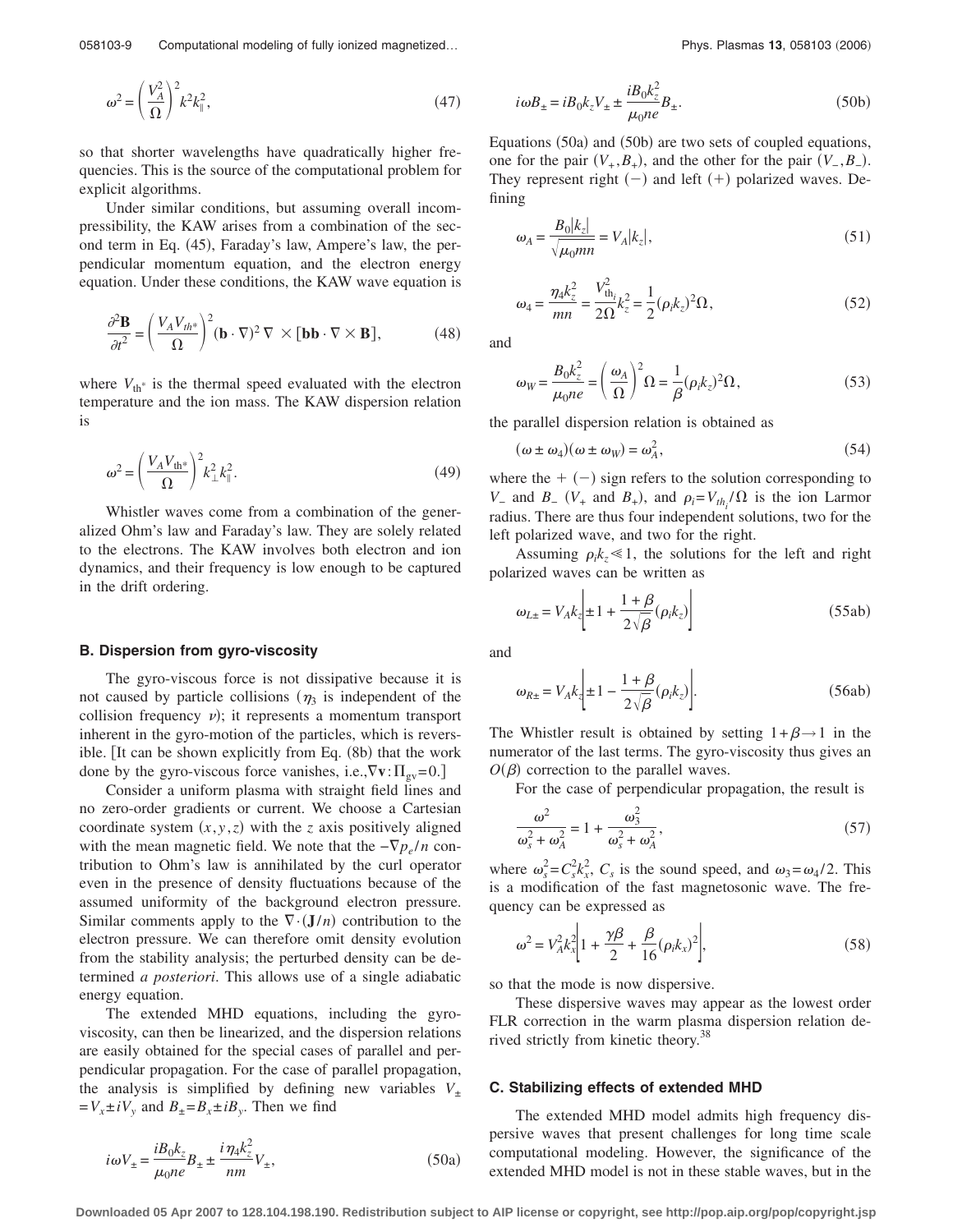stabilizing effect these modes can have on MHD instabilities. These effects are important to capture in any computational model of fusion plasmas. Here we illustrate the physics of these effects by considering one of the simplest MHD instabilities: the support of a density gradient in a gravitational field in the presence of a magnetic field, as first studied by Roberts and Taylor.<sup>30</sup> This serves as a paradigm for FLR and two-fluid stabilization in more complex situations.

We consider the problem of a heavy fluid supported by a light fluid in the presence of a gravitational force. The problem is two-dimensional in the  $(x, y)$  plane, with the gravitational acceleration **g** pointing in the negative *x* direction, and the density gradient pointing in the positive *x* direction. We also assume an exponentially increasing density profile. Thus  $G = \rho g = -\rho g e_x$  and  $\nabla \rho = \eta \rho e_x$ , where  $\eta = 1/L_n$  and  $L_n$  is the equilibrium density scale length. The equilibrium magnetic field is in the *z* direction, and any velocities are in the  $(x, y)$ plane. Including two-fluid and FLR effects, the continuity and momentum equations, and Ohm's law, are then

$$
\frac{\partial \rho}{\partial t} + \nabla \cdot \rho \mathbf{V} = 0,\tag{59}
$$

$$
\rho \frac{d\mathbf{V}}{dt} = -\nabla \left( p + \frac{B^2}{2\mu_0} \right) + \rho \mathbf{g} - \nabla \cdot \Pi,\tag{60}
$$

and

$$
\mathbf{E} = -\mathbf{V} \times \mathbf{B} - \frac{M}{\rho e} \nabla \left( \frac{B^2}{2\mu_0} \right) + \nabla p_e,
$$
 (61)

where  $p$  is the total fluid pressure,  $p_e$  is the electron pressure, *M* is the ion mass, and  $\Pi$  is the gyro-viscous stress tensor, given by Eq. (8b).

In order for the square of the sound speed,  $C_s^2$  $=$  $(\partial p / \partial \rho)_s$ , to be positive, we require that the equilibrium pressure be an increasing function of the *x* coordinate. If we assume an equation of state of the form  $p = p(\rho)$  (a *barotropic* fluid, which encompasses isothermal and adiabatic fluids as special cases), then the magnetic field variation required for equilibrium force balance depends on the specific form of  $p(\rho)$ .

Using Eq.  $(60)$ , Eq.  $(61)$  can be written as

$$
\mathbf{E} = -\mathbf{V} \times \mathbf{B} + \frac{M}{\rho e} \bigg| \rho \frac{d\mathbf{V}}{dt} + \nabla p_i - \rho \mathbf{g} + \nabla \cdot \Pi \bigg|, \tag{62}
$$

where  $p_i$  is the ion pressure, so that the magnetic field only explicitly enters the dynamics through the total pressure  $p_T$  $=p+B^2/2\mu_0$ . Therefore, as far as the dynamics are concerned, perturbations to the magnetic field can be ignored, and all perturbed pressure forces can be viewed as entering through the fluid pressure  $p$ . (Following Roberts and Taylor, $30$  we also assume that the equilibrium magnetic field is "approximately constant.") It is then a significant, and consistent, simplification to assume that all perturbations are electrostatic, so that  $\nabla \times \mathbf{E} = 0$ . If we further assume that the fluid is isothermal, then  $C_s^2$ =const. Setting the curl of Eq. (62) to zero, and assuming that the ions are barotropic, yields

$$
\nabla \cdot \mathbf{V} + \frac{1}{\Omega} \nabla \times \frac{d\mathbf{V}}{dt} - \frac{1}{\Omega \rho^2} \nabla \rho \times \nabla \cdot \Pi = 0.
$$
 (63)

Of course, there would be additional terms if there were variation along the field, or if the field were not constant.) Equations  $(59)$ ,  $(60)$ , and  $(63)$  are four equations in the four unknowns  $\rho$ , **V** (two components), and  $p_T = p + B^2 / 2\mu_0$ . Equation (63) (or, equivalently,  $\nabla \times \mathbf{E} = 0$ ) serves as an "equation of state" to close the system and determine  $p_T$ . This is analogous to the assumption of incompressibility in hydrodynamics, except that the fluid is no longer strictly incompressible.

We linearize about the equilibrium state, assuming variations of the form  $exp(i\omega t + iky)$ . We ignore explicit variations of the coefficients in the *x* direction, which requires  $\eta L_x$  $\leq 1$ , where  $L_x$  is the maximum value of *x*. With  $L_x \sim \lambda_y$  $= 2\pi/k$ , this implies  $\eta \ll |k|$ . The linearized components of the gyro-viscous stress are

$$
(\nabla \cdot \Pi)_x = -(\rho_0 \nu_0)' i k V_x + \rho_0 \nu_0 k^2 V_y \tag{64}
$$

and

$$
(\nabla \cdot \Pi)_y = -(\rho_0 \nu_0)' i k V_y - \rho_0 \nu_0 k^2 V_x,\tag{65}
$$

where  $($ ..)' indicates differentiation with respect to  $x$ , and  $\nu_0 = \Omega_0 \rho_i^2 / 2$ . Now, we let the entire variation of the gyroviscous coefficient enter through the equilibrium density  $\rho_0$ , so that  $\nu_0 = const.$  (This implies constant temperature and ignores the variation of  $\Omega_0$  with x, but is consistent with the assumption that  $B_0$  is essentially uniform.) With this, the final set of linearized equations is

$$
i\omega\rho + \eta\rho_0 V_x + ik\rho_0 V_y = 0,\t\t(66)
$$

$$
\frac{g}{\rho_0}\rho + (i\omega - \zeta \eta \nu_0 ik)V_x + \zeta \nu_0 k^2 V_y = 0, \qquad (67)
$$

$$
-\zeta \nu_0 k^2 V_x + (i\omega - \zeta \eta \nu_0 ik) V_y + \frac{ik}{\rho_0} p_T = 0,
$$
 (68)

$$
\left(\xi \frac{\omega k}{\Omega_0} + \xi \zeta \frac{\nu_0 \eta}{\Omega_0} k^2\right) V_x + \left(1 + \xi \zeta \frac{\eta^2 \nu_0}{\Omega_0}\right) ik V_y = 0. \tag{69}
$$

We have introduced the parameters  $\xi$  and  $\zeta$  so that  $\xi=0, \zeta$ =0 indicates ideal MHD,  $\xi$ =1,  $\zeta$ =0 indicates extended Ohm's law but no gyro-viscosity,  $\xi = 0$ ,  $\zeta = 1$  indicates gyroviscosity but no extended Ohm's law, and  $\xi = 1$ ,  $\zeta = 1$  indicates both extended Ohm's law (two-fluid) and gyro-viscous (FLR) effects, i.e., extended MHD.

Solutions of Eqs.  $(66)$ - $(69)$  are summarized in Table I. The MHD result shows unconditional instability under these conditions. Both two-fluid and gyro-viscous (FLR) effects are stabilizing for sufficiently large wave number. This is an example of extended MHD effects altering low frequency dynamics, and is the reason parasitic waves must be retained in the formulation.

The primary difference between the ideal MHD and twofluid models in this geometry is the role of compressibility. In MHD, the electrostatic assumption and the form of Ohm's law *require*  $\nabla \cdot \mathbf{V} = 0$ . A nonsolenoidal velocity field would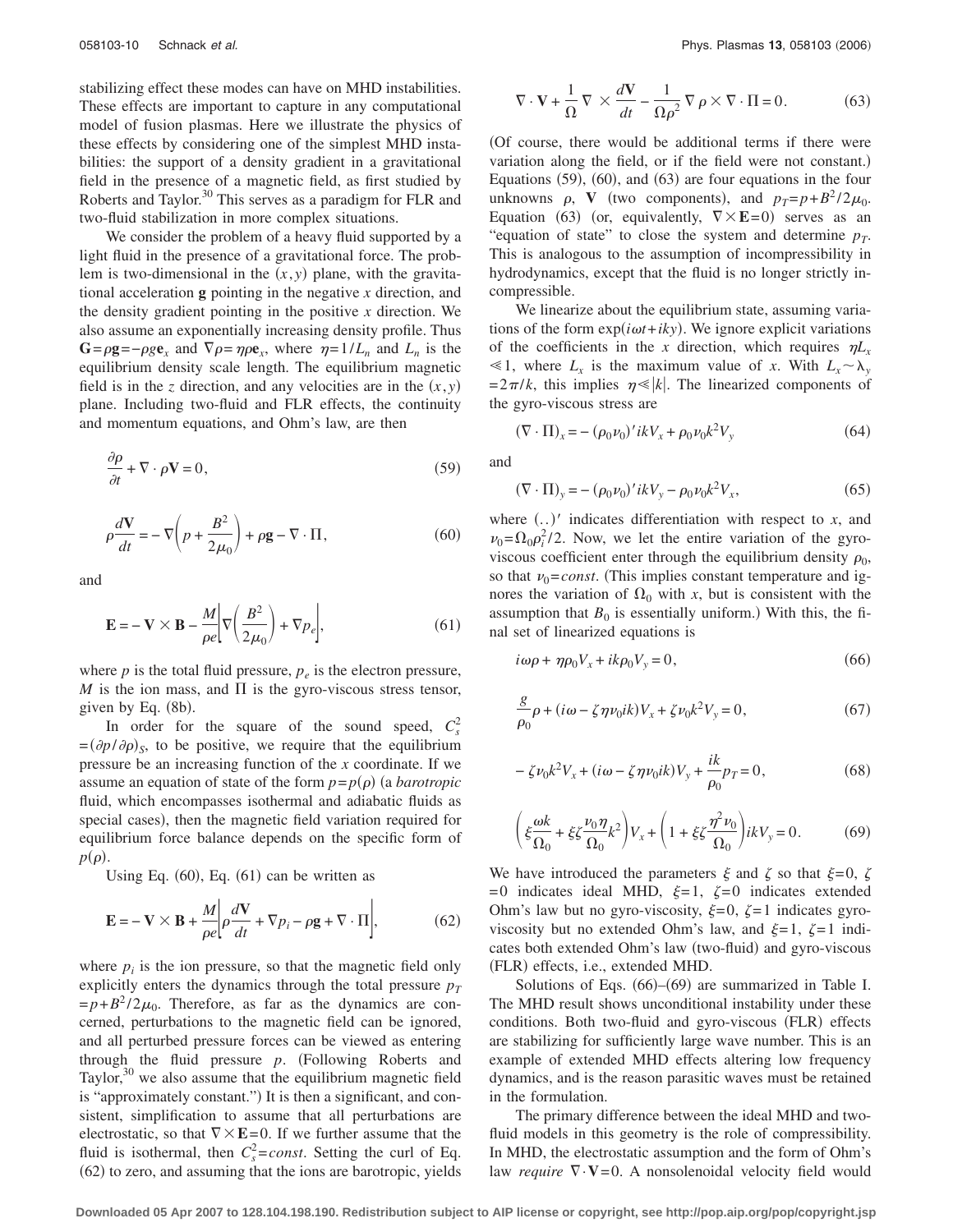TABLE I. Extended MHD stabilization of the gravitational interchange instability

| Model                                            | Dispersion relation                                                              | Solution                                                                                                                     | Stabilizing wave<br>number                                                   |
|--------------------------------------------------|----------------------------------------------------------------------------------|------------------------------------------------------------------------------------------------------------------------------|------------------------------------------------------------------------------|
| <b>MHD</b><br>$(\xi = 0, \zeta = 0)$             | $\omega^2$ +g $\eta$ =0                                                          | $\omega = i \sqrt{g} \eta$                                                                                                   | None                                                                         |
| Two-fluid<br>$(\xi = 0, \zeta = 1)$              | $\omega^2 - \frac{gk}{\Omega_0}\omega + g\eta = 0$                               | $2\omega = \frac{g k}{\Omega_0}$<br>$\pm\sqrt{\left(\frac{gk}{\Omega_{0}}\right)^{2}-4g\eta}$                                | $k^2 > \frac{4 \eta \Omega_0^2}{g}$                                          |
| Gyro-viscosity<br>$(\xi=1,\zeta=0)$              | $\omega^2 - \nu_0 \eta k \omega + g \eta = 0$                                    | $\frac{2\omega = \nu_0 \eta k}{\pm \sqrt{(\nu_0 \eta k)^2 - 4 g \eta}}$                                                      | $k^2 > \frac{4g}{\nu_0^2 \eta}$                                              |
| Full extended<br><b>MHD</b><br>$(\xi=1,\zeta=1)$ | $\omega^2 - \left(\frac{gk}{\Omega_0} + \nu_0 \eta k\right) \omega + g \eta = 0$ | $2\omega = \frac{g k}{\Omega_0} + \nu_0 \eta k$<br>$\pm\sqrt{\left(\frac{gk}{\Omega_{0}}+\nu_{0}\eta k\right)^{2}-4g\,\eta}$ | $k^2 > \frac{4g\,\eta}{\left(\frac{g}{\Omega_{\circ}} + \nu_0\eta\right)^2}$ |

Phys. Plasmas 13, 058103 (2006)

result in compression of the magnetic field. As a consequence, the electron and ion motions are tied together, moving with their common  $E \times B$  drift in the *x* direction. The two-fluid treatment allows the decoupling of the electron and ion motions because of their separate gravitational drifts. Consider an element of the ion fluid moving into a region of lower (or higher) electron density. If the ion fluid were incompressible, this would result in charge imbalance. The ion fluid element must therefore be compressed (or expanded) just enough to maintain charge neutrality. Nonsolenoidal ion flow is thus a *requirement of quasineutrality*; it is enabled by the perturbed ion drifts, as given by Eq. (63). The *y* component of the perturbed ion flow does work on the perturbed electric field. Since  $E_y$  increases with  $k$ , this implies a wave number at which there is insufficient free energy to drive the instability.

The gyro-viscosity leads to an additional ion drift that can also interact with the perturbed electric field, and modify the stability threshold [see Eqs.  $(36c)$  and  $(63)$ ].

# **D. The effect of the ion heat stress tensor**

In Sec. II we recognized that the classical Braginskii expression for the gyro-viscosity is incomplete, and formally should contain additional terms proportional to the ion heat flux. $35-37$  Here we examine the effect of these terms on the propagation of sound waves and the gravitational interchange instability, and show that they are negligible, at least for relatively short wavelengths, in the sense that they do not introduce any new destabilizing or stabilizing influences.

The minimal set of relevant equations to describe sound waves is

$$
\rho_0 \frac{\partial \mathbf{V}}{\partial t} = -\nabla p - \nabla \cdot \Pi_{\wedge q},\tag{70}
$$

$$
\frac{\partial p}{\partial t} = -\gamma p_0 \nabla \cdot \mathbf{V},\tag{71}
$$

where  $\Pi_{\setminus q}$  is given by Eqs. (17) and (18), and the heat flow is taken to be

$$
\mathbf{q} = -\kappa_{\parallel} \nabla_{\parallel} T - \kappa_{\perp} \nabla_{\perp} T - \kappa_{\wedge} \mathbf{b} \times \nabla_{\perp} T. \tag{72}
$$

For a uniform plasma with a constant magnetic field in the *z* direction, and assuming  $exp(i\omega t + ik_{\perp}y + ik_{\parallel}z)$  dependence, the dispersion relation is

$$
\omega^2 = C_s^2 k^2 \left[ 1 + \frac{\kappa_A}{5n_0 \Omega} f(\theta) k^2 \right],\tag{73}
$$

where  $C_s^2 = \gamma p_0 / \rho_0$  is the sound speed, and  $\theta$  is the angle between **k** and **B**. The angular dependence is given by

$$
f(\theta) = \frac{1}{2} \sin \theta (2 \sin^2 \theta + \cos^2 \theta - \sin \theta \cos \theta),
$$
 (74)

which has the property that  $f(0)=0$  and  $f(\pi/2)=1$ .

Equation (73) exhibits a dispersive modification to the sound wave for oblique to normal propagation  $(0 < \theta$  $\leq \pi/2$ ). However, the propagation of the parallel sound wave  $(\theta=0)$  is unaffected (i.e.,  $\omega^2 \sim k^2$ ). Note that the dispersive modification depends only on the "cross" component of the ion thermal conductivity. Using the expression  $\kappa_{\lambda}$  $= 5n_0T/2m_i\Omega$ , Eq. (73) can be written as

$$
\omega^2 = C_s^2 k^2 [1 + f(\theta)(\rho_i k)^2],\tag{75}
$$

which exhibits the FLR nature of the correction explicitly.

We remark that the expressions for the heat flow and coefficients of thermal conductivity appearing above refer to the *ions*. Only the *ion* "cross" thermal conductivity need be considered. Since this is smaller than the electron thermal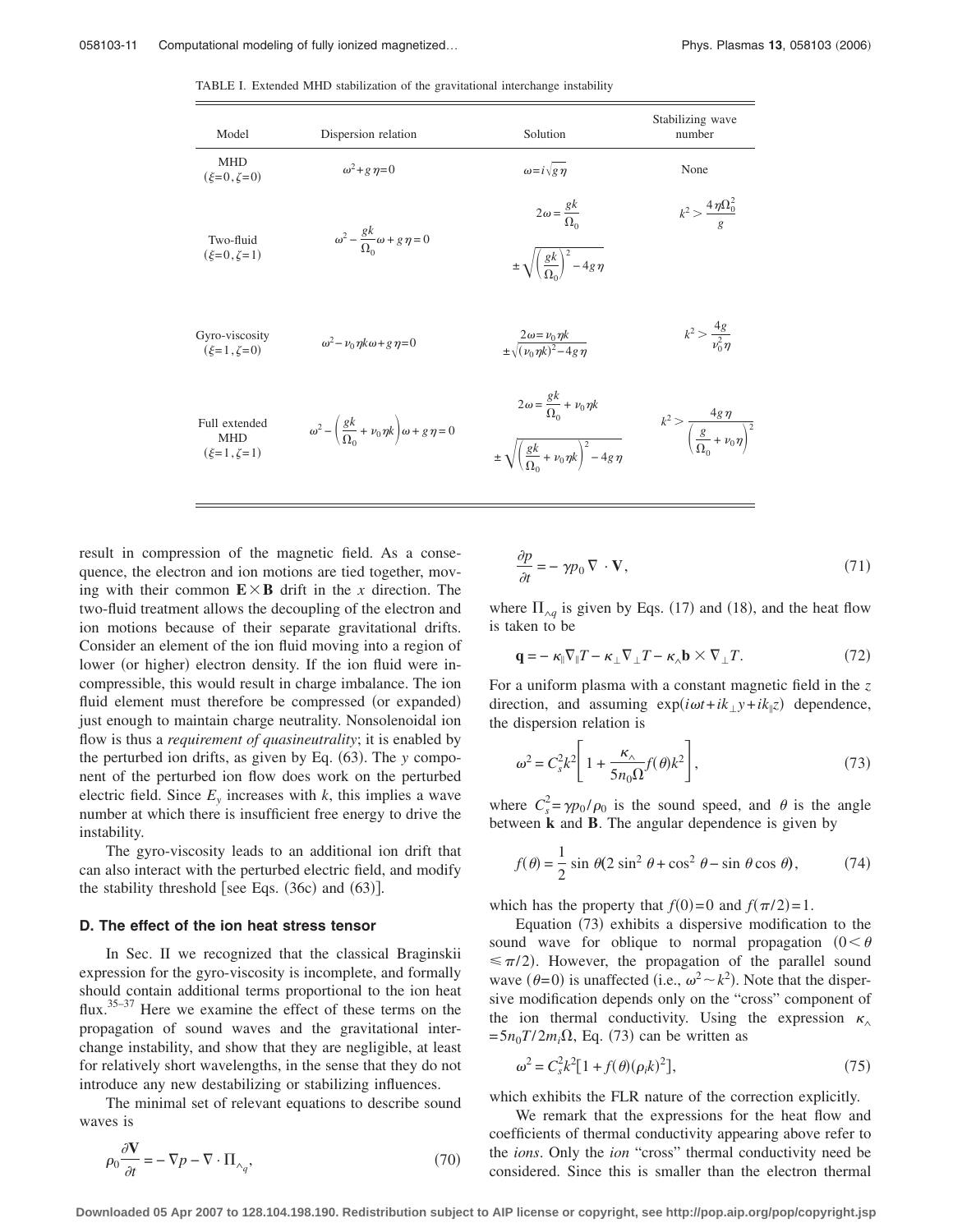conductivity by a factor of the mass ratio, this effect can be neglected. In particular, more sophisticated nonlocal closure expressions for the parallel *electron* heat flow will not affect the propagation of sound waves.

With regard to the gravitational interchange instability, including the ion heat stress in the gyro-viscous force, and ignoring the collisional heat flux, yields a dispersion relation that differs from the third entry in Table I by terms that are second order in the small quantities  $ka$  and  $\eta a$ . The heat stress therefore makes a negligible contribution to the gravitational interchange instability, at least for short wavelength.

While the ion heat stress introduces an additional dispersive wave (the modification of the oblique sound wave), it does not have any obvious effect on the stability of low frequency dynamics, and it may be tentatively omitted from the model. However, this conclusion may need to be revisited if effects on long-wavelength stability are subsequently demonstrated.

# **IV. COMPUTATIONAL MODELS FOR EXTENDED MHD**

# **A. General considerations**

When developing discrete models for resistive MHD, one is immediately confronted with three properties that make the task extremely difficult.

The first of these is the *extreme temporal stiffness* exhibited by the normal modes of the MHD equations. One measure of this property is given by the Lundquist number *S*  $=\tau_R/\tau_A$ , the ratio of the time required for resistive diffusion to significantly modify the system to the time required for an Alfvén wave to transit the system. Modern experiments have  $S > 10^7$ , often as large as  $10^{10}$  or more. Theory<sup>39</sup> suggests that important physical phenomena grow linearly on a time scale  $\tau_T / \tau_A \sim S^{\alpha}$  ( $0 \le \alpha \le 1$ ), and evolve nonlinearly on a time scale  $\tau_N / \tau_A \sim 0.1$ *S*. Since versatile computational models must include all the fast time scales, it is necessary to track simultaneously phenomena whose characteristic time scales differ by 5–10 orders of magnitude. These calculations require special time differencing algorithms, and are extremely challenging.

The second computational difficulty comes about because of the *vast differences in spatial scale lengths* exhibited by the solutions of the relevant mathematical model. In their linear stage, the spatial structures exhibited by the important physical phenomena are aligned along a magnetic field, and their transverse extent scales as  $\epsilon kL \sim S^{1/2}$  (with  $\epsilon$ the layer width, *k* the parallel wave number, and *L* a characteristic global scale length), becoming smaller as *S* increases. Generally, the computational models must resolve both this length scale and the global geometry.

The third computational difficulty arises because of the *anisotropy introduced by the presence of a strong magnetic field*. As remarked in the previous paragraph, the dynamics relevant to many plasma physics problems tend to be strongly aligned with the magnetic field direction, and quite localized across it. Further, the dispersion relation associated with wave propagation in a magnetized plasma exhibits very distinct polarizations (shear Alfvén, compressional Alfvén, and sound-wave branches in the low-frequency limit). Analytically, these normal modes of oscillation are completely decoupled. An accurate description of these waves is required for a realistic description of the dynamics; many of the important physical phenomena in laboratory plasmas are associated with destabilization of the shear Alfvén branch. Unless care is taken, numerical approximations can cause unphysical coupling between the branches that lead to inaccuracies or even numerical instabilities. (Specifically, the differential operator  $\mathbf{B} \cdot \nabla$  is important and must be carefully modeled.) Further, thermal conductivity in magnetized plasmas is often highly anisotropic, being much larger along the field than across it. Even small errors in resolving this anisotropy can produce large, unphysical perpendicular thermal transport that may strongly affect the results of the computation.

For nonideal single fluid MHD computations, these properties dictate the application of specialized methods of spatial and temporal approximation. Finite elements and flux-aligned grids have recently been shown to be valuable for resolving the anisotropic operators (various forms of  $\mathbf{B}\cdot\nabla$ ) of nonideal MHD.<sup>28</sup> Specialized implicit methods have been developed to deal with temporal stiffness, $2^{1-28,40-44}$  and have enabled accurate computations to proceed with CFL numbers in excess of  $10^{4,5}$  While all of these approaches require solution of large algebraic systems at every time step, the Hermitian character of the relevant operators can be used to facilitate computation.45 This is particularly important for massively parallel computer architectures, where global communication is computationally costly. The overall effectiveness of implicit methods is demonstrated in Fig. 1, which illustrates the evolution of a resistive tearing mode for very long times using the resistive MHD model. While the early stages of growth are exponential, there is a transition to the slower algebraic growth that characterizes these modes in the early nonlinear stage.<sup>46</sup> The evolution of the saturated magnetic island has been carried out for a time exceeding the characteristic energy confinement time for the plasma. This demonstrates that, using these strongly implicit methods, dynamical calculations of plasma dynamics on the transport time scale are possible. These methods have been described in detail elsewhere.<sup>28</sup>

In extended MHD, the numerical challenges are compounded by the presence of the new dispersive waves discussed in Sec. III, coupled with the fact that the linear operators for these modes are not self-adjoint. This has required that new approaches for the discrete approximation of the fluid equations be developed and tested. It has also required the implementation of linear solver software for non-Hermitian algebraic systems,  $45,47$  which are computationally more intensive than those for Hermitian systems. Some of these issues as related to extended MHD are described in the following sections.

#### **B. Spatial discretization**

All of the standard classes of spatial approximation finite difference, finite volume, finite element, and spectral have been applied to nonlinear MHD simulation. Spectral methods have traditionally been preferred for periodic coor-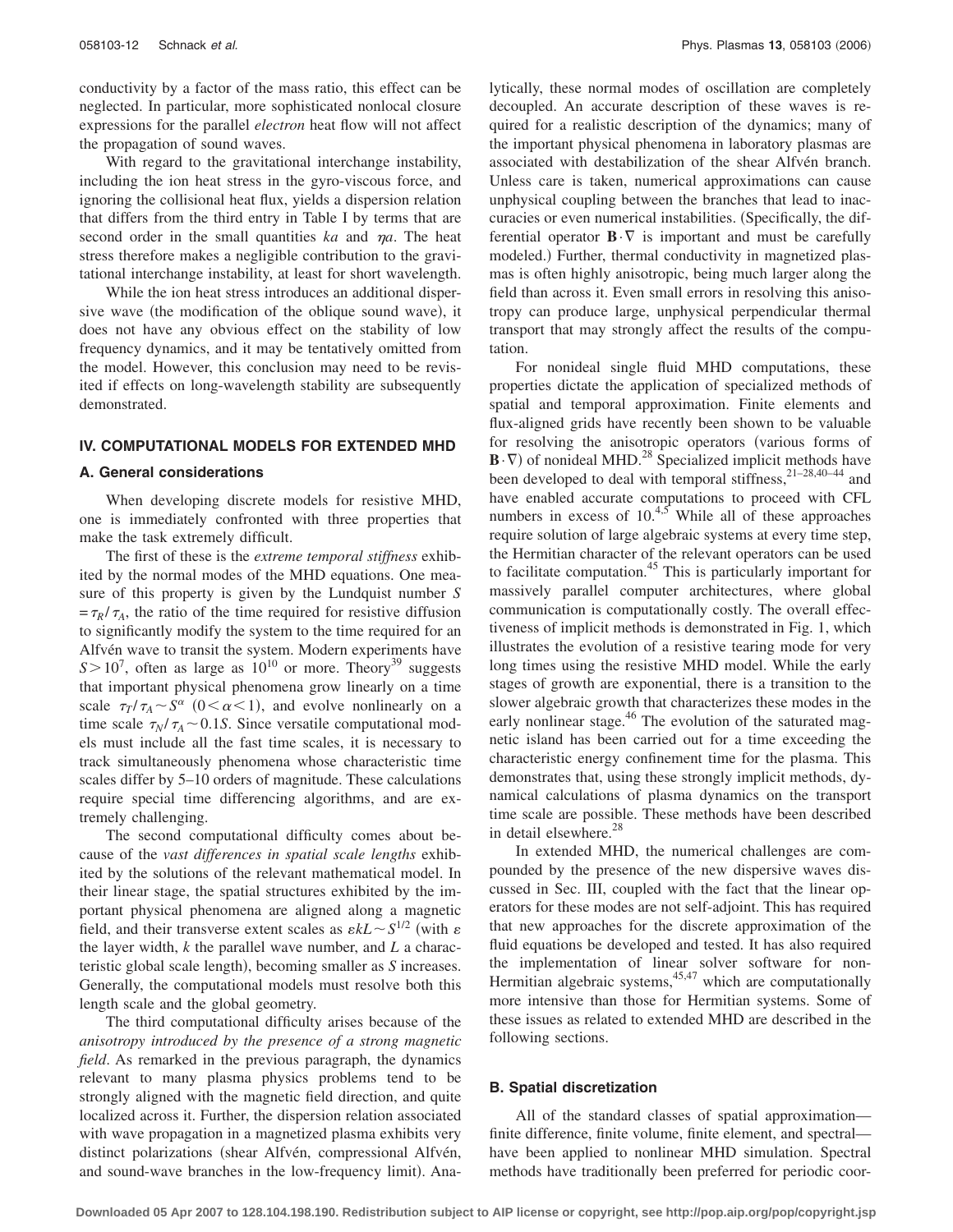

FIG. 1. Simulated nonlinear evolution of a tearing mode in toroidal geometry from Ref. 30. Magnetic energy for each toroidal Fourier component is shown in (a), where  $E_n = \int (\mathbf{B}_{ss} + \mathbf{b}_n)^2 / 2\mu_0$  for  $n = 0$  and  $E_n = \int \mathbf{b}_n^* \cdot \mathbf{b}_n / \mu_0$  for  $n = 1, 2$ . The island-width evolution is shown in (b) for the magnetic island at the  $q=2$  surface with bars indicating the estimated error in measuring the separatrix from Poincaré surfaces of section. The analytic small-island evolution from Ref. 43 with an estimated  $\Delta'$  is also plotted in (b). The Poincaré surface of section for the final magnetic configuration is shown in (c).

dinates; however, their primary practical benefit of making simple algebraic operations out of differential operators may be lost when elements of the metric tensor are nonuniform in a periodic coordinate. Thus, while spectral representation of the poloidal angle works well for cylindrical modelling (Ref. 22, for example), it is less efficient for tori of circular cross section (Refs. 20 and 41 are examples), and only marginally better than other methods for poloidal cross sections with moderate shaping (Refs. 44 and 48 are examples). Similarly, while magnetic confinement configurations are typically toroidal in shape to avoid end losses associated with open systems, spectral methods for the toroidal coordinate work best for toroidally symmetric geometries such as those of tokamaks, reversed-field pinches, and several other devices. Here, it has proven effective to use finite elements for irregular poloidal cross sections with finite Fourier series for the toroidal coordinate.28,49 However, for toroidally asymmetric configurations, such as modern stellarators, fully meshed representations are effective.<sup>50</sup>

The highest spatial derivatives in the PDE system for the primitive physical fields [plasma flow velocity  $(V)$ , magnetic field  $(B)$ , particle number density  $(n)$ , and species temperatures  $(T_i$  and  $T_e$  for ions and electrons)] result from collisional effects and are second-order. While the system has a hyperbolic character associated with the propagation of waves, resolving the effects of the second-order terms is usually necessary for the macroscopic dynamics that affect the magnetic configuration. A conforming representation then requires a polynomial basis where first-derivatives are square-integrable. $51$  (Formulation in terms of scalar potential fields can be accomplished using a basis with continuous derivates.<sup>52</sup>) For the MHD model, an effective semi-implicit algorithm applies self-adjoint differential operators at the advanced time level, so its weak form constitutes a sequence of variational problems. Adding drift effects breaks this mathematical symmetry, and the weak form is not variational.

As described in Ref. 28, high-order finite-element representations have proven to be useful for extended MHD modeling. First, divergence errors in the computed magnetic field can be made small—a finding that is consistent with analysis (see Ref. 53 and references therein) performed for incompressible fluid computations. Second, it is possible to resolve the extremely anisotropic properties of magnetized plasmas without significant alignment of the magnetic field and the mesh. Third, nonuniform meshing does not upset high-order convergence properties, and the boundary condition treatment does not change with the degree of the polynomial basis functions. Fourth, using isoparametric mappings from element coordinates to physical space<sup>51</sup> provides an efficient means for representing the curved geometry of the equilibrium state. The results from a resistive MHD benchmark illustrate the effectiveness of the high-order representation with a packed mesh of curved finite elements. The anisotropic nature of the Lorentz force and the resonance condition for the wave-number vector of the helical perturbation and the equilibrium magnetic field,  $\mathbf{k} \cdot \mathbf{B}_0 = 0$ , lead to the localization shown in Fig. 2, and convergence of the magneticfield solution with different basis functions is shown in Fig. 3. Tests demonstrating the effectiveness on extremely anisotropic thermal conduction are detailed in Ref. 28.

The spatial representation also affects the manner in which kinetic effects of the electrons and majority ions are incorporated into the modeling. Effects associated with charged particles rapidly streaming along magnetic-field lines are computed through solutions of a drift kinetic equation using the method of characteristics (see Sec. V A) and a basis function expansion in velocity space<sup>54</sup> (see Sec. V B). The finite element/finite Fourier series spatial representation provides a meaningful prescription of the fields that influence the kinetic distortions along the characteristic trajectories.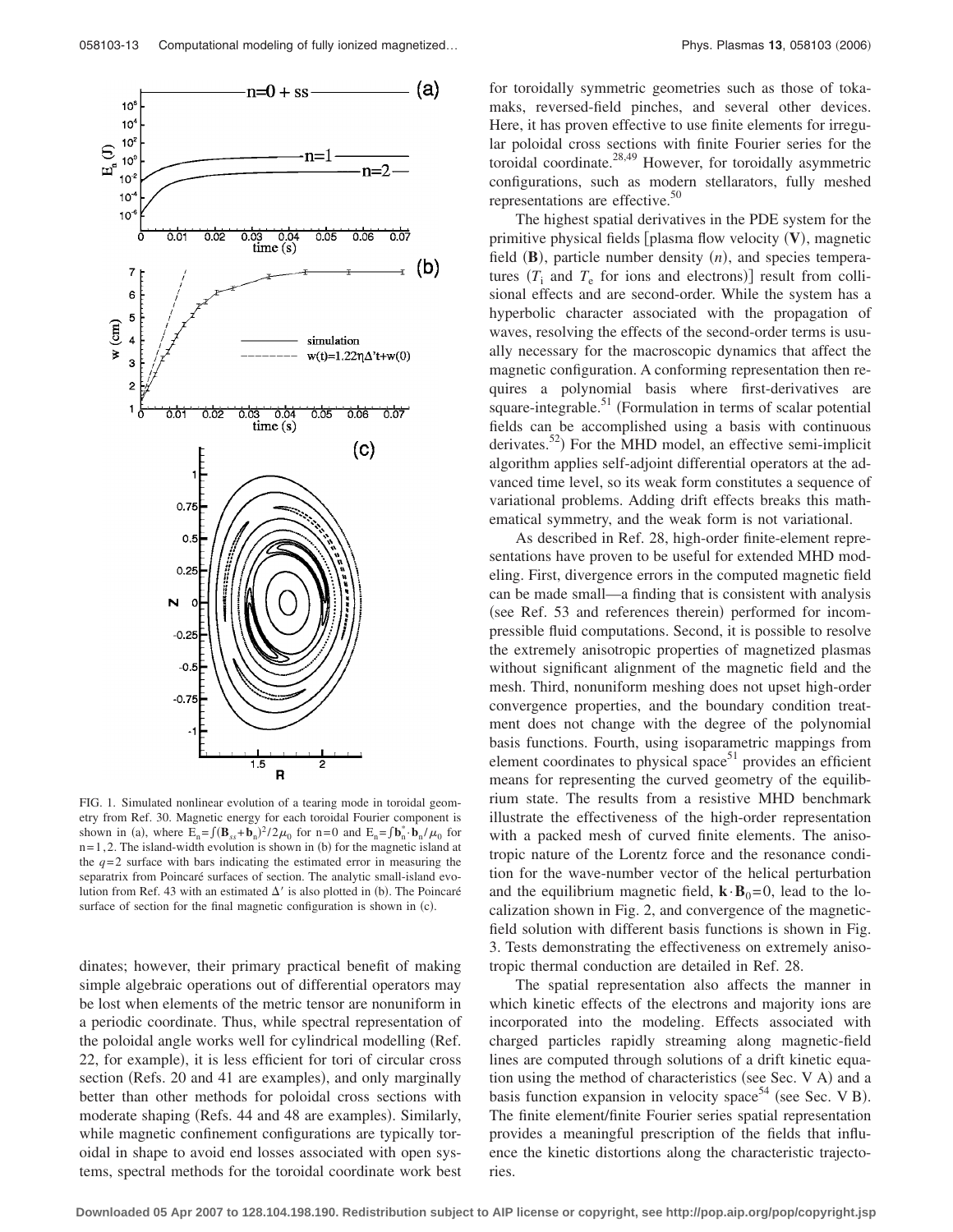

FIG. 2. Cylindrical tearing-mode benchmark results illustrating localization of out-of-plane flow amplitude (lighting intensity) and out-of-plane magnetic field (contour lines) for a helical MHD tearing mode. The mesh is  $24 \times 24$  (radial-azimuthal) curved biquartic elements, packed in the radial direction.

### **C. Temporal discretization**

An important physical consideration for the time advance is that resistive and viscous dissipation are small in high-temperature plasmas, but they must be treated accurately to reproduce the macroscopic behavior that changes magnetic topology. Fortunately, the dynamics of interest does not include shock propagation, and methods that introduce numerical dispersion to stabilize wave propagation at large time step are suitable. Thus, while purely explicit methods are ruled out by the multiscale nature of the problem, various implicit methods have been applied. A 'quasiimplicit' approach solves the compressive flows that lead to



FIG. 3. Convergence studies on the magnetic divergence constraint for a cylindrical tearing-mode benchmark with bilinear, biquadratic, and bicubic finite elements (from Ref. 30). The parameter  $h$  is the inverse of the number of elements in each direction, and the convergence rates expected from analysis (for first derivatives of the solution) are illustrated.

the fastest waves implicitly and advances other dynamics explicitly.41 Another method implicitly advances all dynamics that are linear with respect to an initial equilibrium and explicitly advances all nonlinear dynamics.<sup>25</sup> The 'semiimplicit' method<sup>21-23,28,40,43,55</sup> is based on the leapfrog method for wave propagation and in time-discrete form applies a positive-definite self-adjoint differential operator to changes in the flow. The semi-implicit operator can be used to stabilize linear and nonlinear wave propagation, and its spectrum governs temporal convergence properties in multiscale computations. $22$  Time-centered implicit methods are also applicable to nonideal and extended MHD, $44,56,57$  and their use in this area is a subject of active research. The optimal degree of implicitness depends on the efficiency of the various algorithms in performing physically relevant computations and likely depends on both the computer architecture and problem-specific issues.

For the finite-element spatial representation, we focus on an adaptation of the semi-implicit method that has been used successfully with finite-volume spatial representations.<sup>22,24</sup> A benefit that arises with finite elements is that the anisotropic operator that distinguishes the fast, shear, and slow modes of the MHD spectrum<sup>43</sup> is straightforward to implement and, by construction, results in a Hermitian matrix for the velocity advance. $^{28}$  For the subdominant plasma flow in resistive MHD, predictor-corrector steps for advective terms can be retained.<sup>55</sup> However, extended-MHD drift effects change the mathematical character of the PDE system, as we have already discussed. We have not found it practicable to retain only self-adjoint operators for large- $\Delta t$  stabilization in semiimplicit extended MHD (contrary to Ref. 58). One possibility is to use a time-centered implicit method.<sup>52,57</sup> Another method that is being analyzed and implemented retains the staggered differencing between **V** and other fields in the time domain and uses linear implicit operators at each step. Terms associated with drift and dispersive waves are made numerically stable by non-self-adjoint differential operators, while the operator for MHD waves is unchanged. Taking the limit of zero electron mass, the staggered time-discrete form of the two-fluid model with drift effects is

$$
m_i n^{j+1/2} \left( \frac{\Delta \mathbf{V}}{\Delta t} + \frac{1}{2} \mathbf{V}^j \cdot \nabla \Delta \mathbf{V} + \frac{1}{2} \Delta \mathbf{V} \cdot \nabla \mathbf{V}^j \right)
$$
  
-  $\Delta t L^{j+1/2} (\Delta \mathbf{V}) + \nabla \cdot \Pi_i (\Delta \mathbf{V}) = \mathbf{J}^{j+1/2} \times \mathbf{B}^{j+1/2}$   
-  $m_i n^{j+1/2} \mathbf{V}^j \cdot \nabla \mathbf{V}^j - \nabla p^{j+1/2} - \nabla \cdot \Pi_i (\mathbf{V}^j),$  (76)

$$
\frac{\Delta n}{\Delta t} + \frac{1}{2} \mathbf{V}^{j+1} \cdot \nabla \Delta n = -\nabla \cdot (\mathbf{V}^{j+1} \cdot n^{j+1/2}),\tag{77}
$$

$$
\frac{3n}{2} \left( \frac{\Delta T_{\alpha}}{\Delta t} + \frac{1}{2} \mathbf{V}_{\alpha}^{j+1} \cdot \nabla \Delta T_{\alpha} \right) + \frac{1}{2} \nabla \cdot \mathbf{q}_{\alpha} (\Delta T_{\alpha}) =
$$

$$
- \frac{3n}{2} \mathbf{V}_{\alpha}^{j+1} \cdot \nabla T_{\alpha}^{j+1/2} - n T_{\alpha}^{j+1/2} \nabla \cdot \mathbf{V}_{\alpha}^{j+1}
$$

$$
- \nabla \cdot \mathbf{q}_{\alpha} (T_{\alpha}^{j+1/2}) + Q_{\alpha}^{j+1/2}, \qquad (78)
$$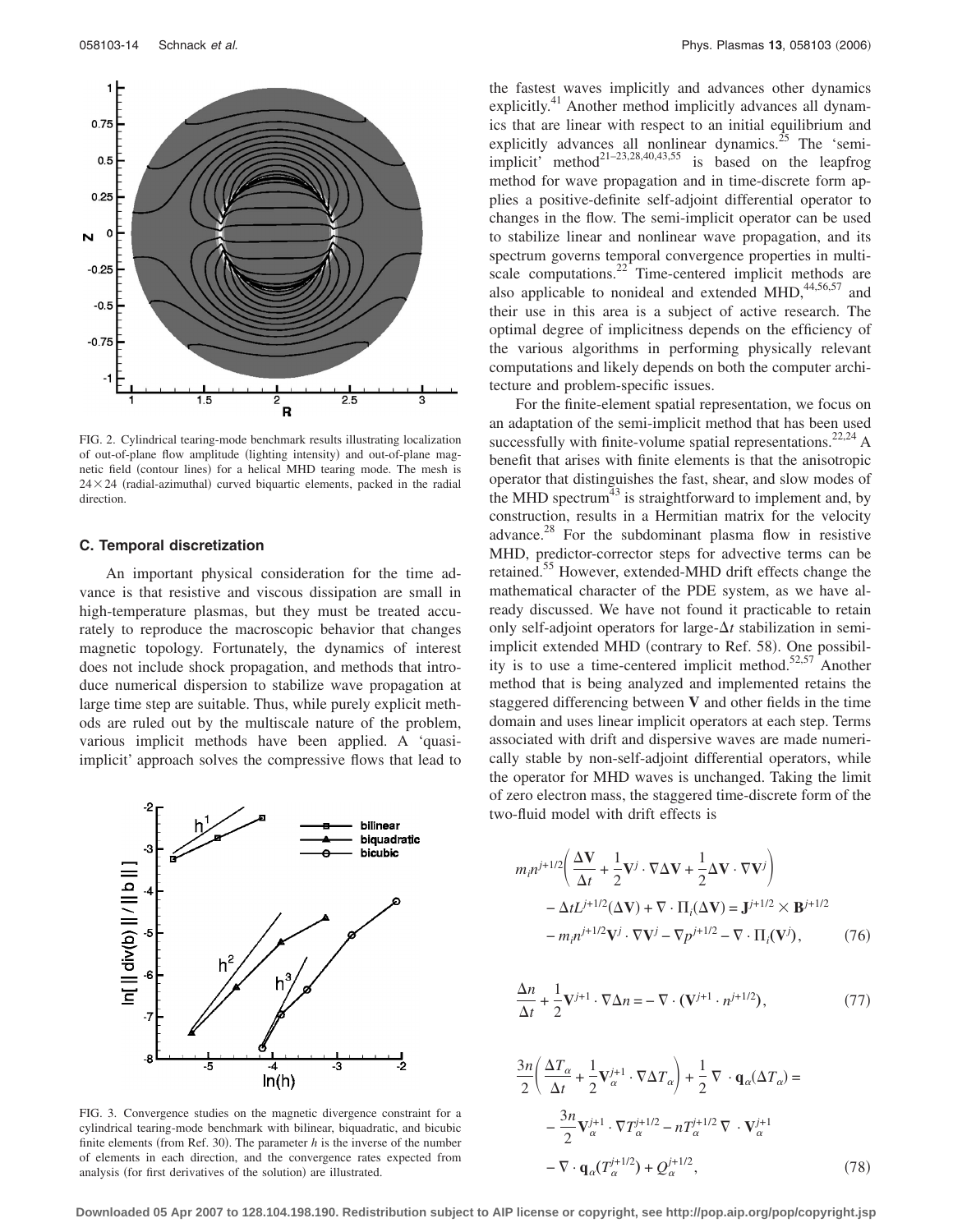$$
\frac{\Delta \mathbf{B}}{\Delta t} + \frac{1}{2} \mathbf{V}^{j+1} \cdot \nabla \Delta \mathbf{B} + \frac{1}{2} \nabla \times \frac{1}{ne} (\mathbf{J}^{j+1/2} \times \Delta \mathbf{B} + \Delta \mathbf{J}
$$
  
 
$$
\times \mathbf{B}^{j+1/2}) + \frac{1}{2} \nabla \times \eta \Delta \mathbf{J} = -\nabla \times \left[ \frac{1}{ne} (\mathbf{J}^{j+1/2} + \mathbf{B}^{j+1/2}) \right],
$$
 (79)

where superscripts show the time-level indices, and  $\Delta$  indicates the change from a single step. The charge current density is directly related to magnetic field,  $\mu_0 \mathbf{J} = \nabla \times \mathbf{B}$ , the number density is the same for the two species  $(\alpha = i, e)$ , and  $m_i$  is the ion mass. The ion flow velocity  $(V_i)$  is equivalent to the plasma flow (momentum carrying) velocity, while the electron flow velocity is  $V_e = V - J/ne$ . The pressure *p* (without subscript) is the sum of the electron and ion pressures,  $n(T_e+T_i)$ , and the differential operator *L* in Eq. (76) is the linear MHD force operator,

$$
L(\Delta \mathbf{V}) = \frac{1}{\mu_0} \{ \nabla \times [\nabla \times (\Delta \mathbf{V} \times \mathbf{B})] \} \times \mathbf{B} + \mathbf{J} \times \nabla \times (\Delta \mathbf{V})
$$

$$
\times \mathbf{B}) + \nabla \left( \Delta \mathbf{V} \cdot \nabla p + \frac{5}{3} p \, \nabla \cdot \Delta \mathbf{V} \right). \tag{80}
$$

Heating in Eq. (78) for each species appears as the term  $Q_{\alpha}$ , and  $\eta$  is the electrical resistivity. The number density appearing in Eqs. (78) and (79) may be averaged from the  $j+1/2$ and *j*+3/2 time levels, since both values are available at that point in the calculation. However, the  $j+1$  level of electron flow in the electron temperature advance is not known until after the magnetic advance, so Eq. (78) may be solved first without the updated  $V_e$  to predict  $p_e$  for Eq. (79), followed by a correction of electron temperature with the updated **V**e.

Important drift effects from finite-sized gyro-orbits appear in Eqs. (76), (78), and (79). In the flow velocity evolution Eq. (76), they result from the gyro-viscous part of the traceless stress tensor, as described in Sec. II. The heat flux vectors **q** for separate species temperatures contain a term that directs heat perpendicular to both the magnetic field and the temperature gradient,  $+2.5p_i(eB)^{-1}$ **b** $\times \nabla T_i$  for ions and  $-2.5p_e(eB)^{-1}$ **b**  $\times \nabla T_e$  for electrons. Equation (79) contains terms that are directly associated with drifts. Finite ion pressure leads to an imbalance between the Lorentz force and the electron pressure gradient, which causes magnetic perturbations to drift.

To ensure that the algorithm is numerically stable, the drift terms are implemented implicitly, as indicated in Eqs.  $(76)$ – $(79)$ . Unlike the MHD algorithm,<sup>28</sup> the differential operators acting on the time-advanced fields are not selfadjoint. This has practical consequences, but once addressed, there is no additional computational penalty in making the advective terms implicit. The stability of the semi-implicit method for MHD with implicit advection has already been demonstrated,<sup>59</sup> and numerical analysis shows that implicit advection is compatible with the two-fluid leapfrog algorithm.

The dispersion properties of the algorithm described above for the case of a uniform magnetic field are illustrated in Figs. 4 and 5. For both figures, length scales are measured



FIG. 4. Analytic dispersion relation for low-frequency waves propagating at an angle of  $0.46\pi$  from the uniform background magnetic field. The background pressure is such that  $c_s^2 / V_A^2 = 0.1$ .

in terms of the ion skin depth  $\Delta_i = c/\omega_{pi}$ , and time is measured in terms of the inverse gyro-frequency  $\Omega_i^{-1}$ , so that the Alfvén speed is  $V_A = \Omega_i \Delta_i$  and the Whistler frequency is  $\omega_W$  $=kk_{\parallel}$ . Figure 4 shows the analytic dispersion curves for the real part of the frequency for propagation at an angle  $\theta$  $= 0.46 \pi$  with respect to the magnetic field. Since there is no instability, the imaginary part of the frequency is zero. Figure 5 shows the real part of numerical frequency obtained from the algorithm of Eqs.  $(76)$ – $(79)$  for the same angle of propagation with  $\Delta t = 1$  (in nondimensional units).

### **V. BEYOND EXTENDED MHD CLOSURES**

As described in Sec. II, the extended MHD equations only capture the  $O(\delta^2)$  FLR corrections to the resistive MHD model. This is often sufficient for the perpendicular motions. However, the parallel closures for fluid usually rely on some sort of collisional ordering for consistency. Since the parallel collisionality is often small in hot magnetized plasmas, these models may be inaccurate. Further, minority energetic ion species, such as beam or fusion  $\alpha$  particles, may have large Larmor radii and therefore violate the assumptions of the



FIG. 5. Numerical dispersion relation for the implicit leapfrog algorithm for the physical parameters of Fig. 4 and  $\Delta t = \Omega_{ci}^{-1}$ . The dispersion introduced by the algorithm—ensuring numerical stability—is evident from comparison to Fig. 4.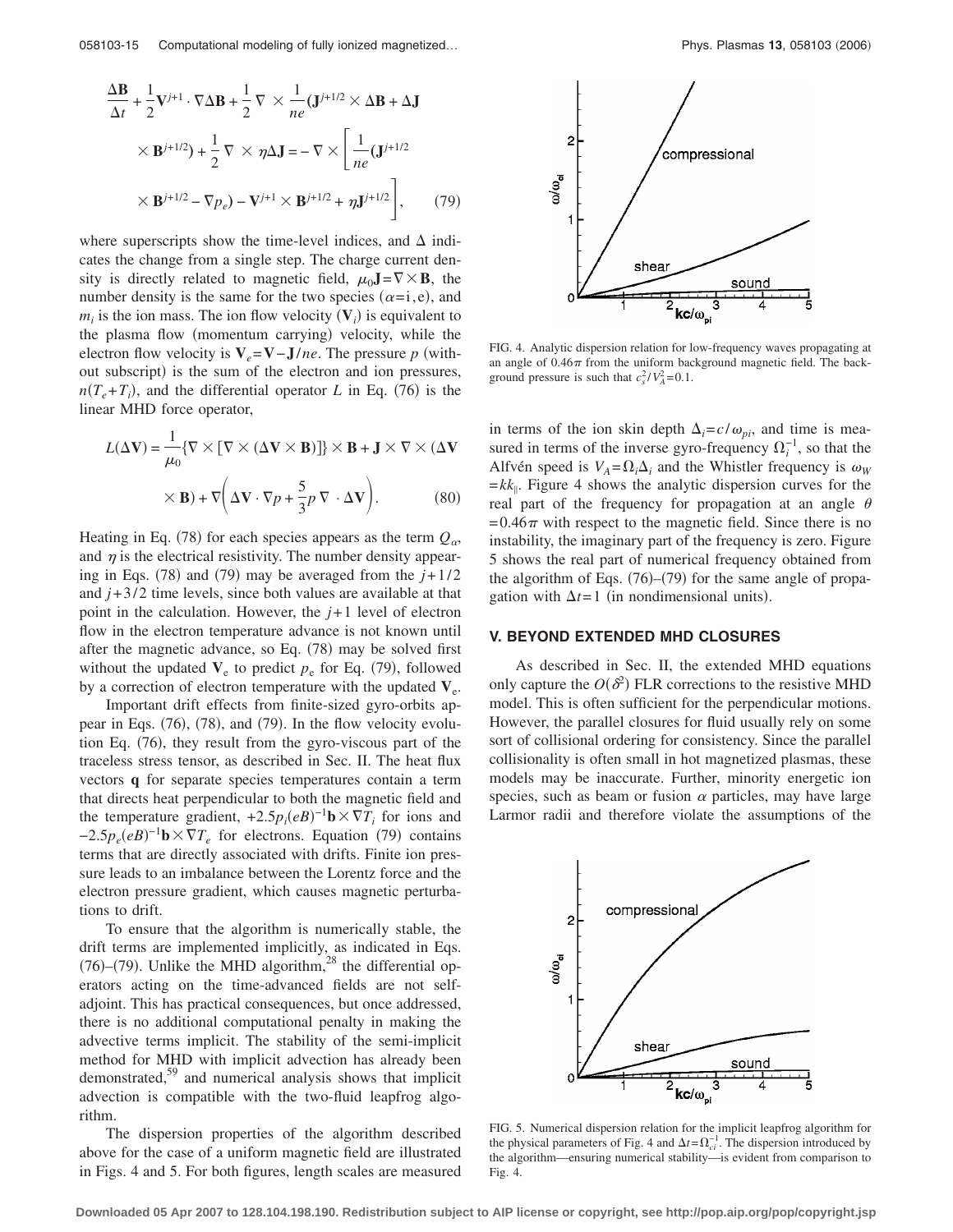extended MHD model. Both of these cases require that a fuller kinetic theory be incorporated into the solution of the fluid equations.

In this section, we describe three approaches that have been used to obtain a more accurate solution of some aspects of the extended MHD model. In the first, described in Sec. V A, the effect of an energetic minority ion species is calculated using a fully kinetic model. The evolution of the minority species distribution function is solved numerically using the  $\delta f$  method.<sup>60</sup> This calculation is subcycled within a time step of the advance of the extended MHD equations. The contribution of this species to the ion stress tensor is then computed at each point in space by taking the appropriate moments of the minority distribution function. This information is then used in the next time step of the fluid advance. In the second, described in Sec. V B, values for the parallel ion stress tensor and electron heat flux are obtained at each time step and at each point in space by computing the coefficients in a Chapman-Enskog-like<sup>61</sup> expansion of the perturbed parallel distribution function. This involves numerical integration along perturbed field lines, and therefore captures nonlinear magnetic flutter effects. This information is then incorporated into an implicit solution of the fluid equations. The model is valid for all collisionality regimes. The third employs local models for the neoclassical stress.<sup>3</sup> This is described in Sec. V C.

# **A. Particle-in-cell closures for energetic particles**

The hybrid kinetic-MHD model $^{60,62,63}$  incorporates the kinetic effects of a hot minority ion species that are not possible to simulate with fluid MHD simulation alone. Waveparticle interactions are known to strongly affect various MHD instabilities $^{64}$  such as internal kink stabilization, generation of sawtooth and fishbone instabilities, and toroidal Alfvén eigenmodes.

To study the effects of a hot minority species on MHD modes in realistic geometry, we have implemented the  $\delta f$ particle-in-cell (PIC) method<sup>60</sup> for quadrilateral finite elements. We assume the minority ion density is small compared to the bulk plasma density  $(n_h \ll n_0)$  (we will denote all minority species quantities by the subscript  $h$ ), but that their pressure is comparable to the bulk plasma pressure  $(\beta_h)$  $\sim \beta_0$ ). Under these assumptions, the only modification to the usual MHD equations is the addition of a hot particle pressure tensor to the fluid momentum equation. The kinetic particles are evolved in the MHD fields using the drift kinetic equations of motion. The perturbed pressure tensor is calculated from velocity moments of the kinetic particles using the  $\delta f$  method.

In the limit of  $n_h \ll n_0$ ,  $\beta_h \sim \beta_0$ , the only change to the MHD equations is the addition of the hot particle pressure term on the right hand side of the momentum equation,

$$
Mn\frac{d\mathbf{V}}{dt} = \mathbf{J} \times \mathbf{B} - \nabla \cdot \Pi - \nabla \cdot \Pi_h.
$$
 (81)

The equilibrium force balance condition is modified to include the equilibrium hot particle contribution,

$$
\mathbf{J} \times \mathbf{B} = \nabla \cdot \Pi + \nabla \cdot \Pi_h,\tag{82}
$$

consistent with the assumption of  $\beta_h \sim \beta_0$ .

These equations are solved in a hybrid fashion by coupling PIC techniques for the hot minority species with the extended MHD code. The particles are evolved along drift kinetic orbits,

$$
\frac{d\mathbf{x}}{dt} = v_{\parallel} \mathbf{b} + \frac{M}{eB^4} \left( u^2 + \frac{1}{2} v_{\perp}^2 \right) \mathbf{B} \times \nabla \frac{B^2}{2} + \frac{\mathbf{E} \times \mathbf{B}}{B^2} + \frac{\mu_0 M v_{\parallel}^2}{eB^2} \mathbf{J}_{\perp},
$$
\n(83)

$$
M\frac{dv_{\parallel}}{dt} = -\mathbf{b} \cdot (\mu \nabla B - e\mathbf{E}).
$$
 (84)

The adiabatic invariant,  $\mu$ , is taken as a parameter of the particle. We evolve an additional particle variable, the weight  $\delta f$ , which represents the deviation of the hot particle distribution function from its initial (equilibrium) value. The evolution equation for  $\delta f$  along its characteristics is

$$
\frac{d\delta f}{dt} = -\delta \mathbf{v} \cdot \nabla f_0 - e\mathbf{v}_0 \cdot \mathbf{E} \frac{\partial f_0}{\partial \varepsilon},\tag{85}
$$

where  $\mathbf{v} = \mathbf{v}_0 + \delta \mathbf{v}$  and  $f_0$  is the equilibrium hot particle distribution function.

At each time step, the perturbed hot pressure tensor is calculated by taking the  $\delta f$  weighted second velocity moment of the particles in the usual PIC fashion,

$$
\Pi_h(\mathbf{x}) = \int M(\mathbf{v} - \mathbf{V}_h)(\mathbf{v} - \mathbf{V}_h) \delta f(\mathbf{x}, \mathbf{v}) d^3 \mathbf{v}.
$$
 (86)

The hybrid kinetic MHD is used in several extended MHD  $codes.<sup>28,49</sup>$ 

As an example, we show results from a case that has been used as a benchmark with good agreement for the extended MHD codes NIMROD,<sup>28</sup> M3D,<sup>49</sup> and NOVA-K.<sup>62</sup> The benchmark problem is the linear effect of the hot particles on the ideal  $(m=1, n=1)$  internal kink mode in toroidal geometry. It is well known $63$  that a minority hot ion species can stabilize the ideal kink mode at low hot particle  $\beta_h$  $\sim p_{h0} / B_0^2$ , and excite the fishbone branch at higher hot particle  $\beta_h$ . This has been demonstrated to good agreement in all three codes involved in the benchmark, as is shown in Fig. 6.

As the hot particle  $\beta_h$  is increased from zero, the internal kink mode is stabilized and there is a corresponding increase in the real frequency of the  $(m=1, n=1)$  mode. This stabilization mechanism has been interpreted as being due to the conservation of the third adiabatic invariant  $65$  of trapped hot particles.

As  $\beta_h$  is further increased, the fishbone mode emerges. This is precessional drift fishbone,  $62$  not the diamagnetic fishbone,  $66$  since we advance only the single fluid equations for this problem. This precessional fishbone is a *m*= 1 resonance of the precessional drift frequency of the trapped hot particles and the Alfvén continuum. This is evident in the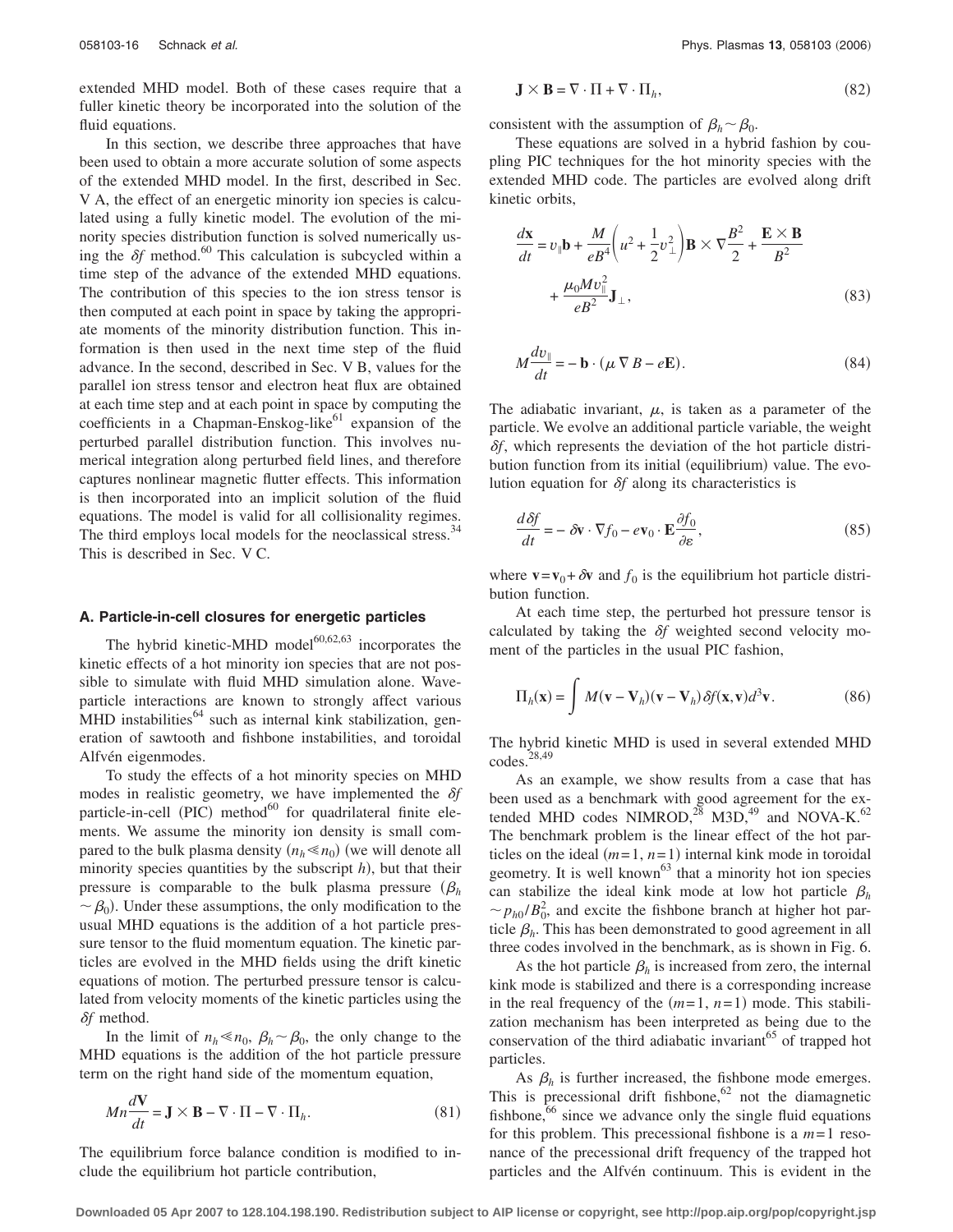

FIG. 6. Benchmark between three extended MHD codes using kinetic particles to describe the interaction between energetic minority ion species and the bulk fluid plasma for the case of an unstable *n*= 1 MHD mode. As the energetic species contribution to the total pressure  $\beta_h$  increases, the growth rate decreases (stabilization), but the real frequency (rotation rate) increases. The mode transitions from a kink to a fishbone.

approximate linear dependence of real frequency on the hot particle beta. The fishbone is also distinguished from the internal kink mode by its mode structure.

This is illustrated in Fig. 7, where we plot contours of the *n*=1 eigenmode of  $V_{\phi}$  for  $\beta_h$ =0.25 (left) and  $\beta_h$ =0.9 (right). At 25%, the flow is localized to the  $q=1$  rational surface, similar to ideal  $(1,1)$  internal kink. At 90%, the fishbone eigenmode displays internal structure.

### **B. Parallel kinetic closures**

In order to address the effects of long parallel collision lengths that characterize high-temperature magnetized plasmas, parallel kinetic closures may be implemented. These closures capture the kinetic physics of free-streaming and collisions in the form of expressions for the parallel heat flows,  $\mathbf{q}_{\parallel s} = q_{\parallel s} \mathbf{b}$ , and the parallel stress tensors,  $\Pi_{\parallel s} = (\mathbf{bb}$  $-$ **I**/3) $\cdot$   $\Pi_s$ , which appear in the extended MHD equations.

The analytic theory underlying these closures is based on a Chapman-Enskog-like (CEL) approach,<sup>9,54</sup> which ex-



FIG. 7. Contours of the  $n=1$  eigenmode of  $V_{\phi}$  for  $\beta_h$ =0.25 (left) and  $\beta_h$  $= 0.9$  (right). At 25%, the flow is localized to the  $q=1$  rational surface, similar to ideal (1,1) internal kink. At 90%, the fishbone eigenmode displays internal structure.



FIG. 8. Dashed line shows scaling of Braginskii  $\kappa_{\parallel}$  as the temperature varies from 1 to 500 eV. Solid line shows the effective  $\kappa_{\parallel}$  predicted by the general, parallel kinetic closure,  $q_{\parallel}$ . As the plasma becomes moderately collisional,  $T > 30$  eV, the scaling of the Braginskii  $\kappa_{\parallel}$  is no longer correct and it becomes necessary to use the general form for  $q_{\parallel}$ .

presses the distribution function as the sum of a dynamic Maxwellian,  $f_{Ms}(n_s(\mathbf{x}, t), \mathbf{V}_s(\mathbf{x}, t), T_s(\mathbf{x}, t))$ , plus a kinetic distortion term,  $F_s$ . This notation implies that  $f_{Ms}$  evolves according to the solution for the lower order fluid moments,  $n<sub>s</sub>$ ,  $V<sub>s</sub>$ , and  $T<sub>s</sub>$ . Over the course of a simulation, the gradient drives for  $V_s$  and  $T_s$  give rise to  $F_s$ , whose moments provide closure for  $q_{\parallel s}$  and  $\Pi_{\parallel s}$ . In contrast to the  $\delta f$  method (see Sec. V A), which breaks down in long time-scale simulations when the perturbation becomes comparable to the constant, in the CEL approach the lowest-order distribution *F* remains small compared to  $f_M$  throughout a simulation. This feature permits application of these closures in simulations of resistive time-scale phenomena such as neoclassical tearing modes.

The derivation of parallel kinetic closures entails a solution of the drift kinetic equation for the lowest-order, gyrophase-independent portion of  $F_s$ . This solution allows for the maximal ordering between collisional and free-streaming effects.<sup>27,67,68</sup> Taking the  $q_{\parallel s}$  and  $\Pi_{\parallel s}$  moments of  $F_s$  results in the following statement of the closures as coupled integral equations:

$$
q_{\parallel s}, \Pi_{\parallel s} \sim \int_0^\infty dL' K(L') \{ G(\mathbf{V}_s, T_s, q_{\parallel s}, \Pi_{\parallel s})|_{+L'}
$$

$$
- G(\mathbf{V}_s, T_s, q_{\parallel s}, \Pi_{\parallel s})|_{-L'} \}.
$$
(87)

Here *L'* denotes a coordinate along the magnetic field and the kernel,  $K(L')$ , contains the collisional and free-streaming information of the particles. The implementation of this solution involves integration along parallel trajectories characterized by the total magnetic field. The closures are therefore relevant in the important cases of stochastic magnetic fields and helical magnetic islands. In the collisional limit, the closures reproduce the familiar Braginskii parallel transport coefficients while in the moderately collisional to nearly collisionless limits, the closures capture free-streaming (phase mixing) and collisional effects and depend nonlocally on thermodynamic drives along the magnetic field (see Fig. 8).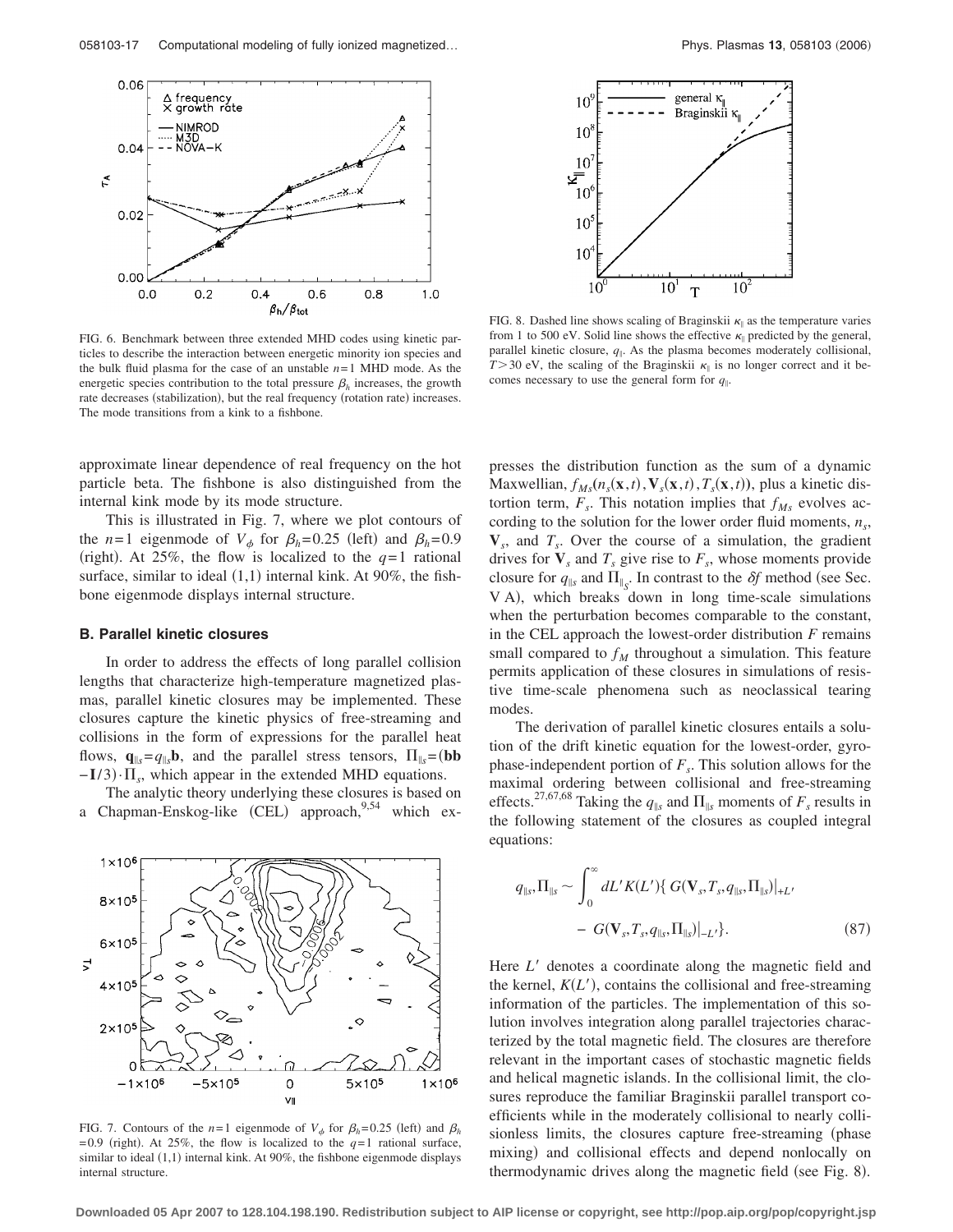# **C. Neoclassical closures**

As shown in Eq.  $(87)$ , the closures in a near-collisionless regime are inherently nonlocal, because obtaining a value for the parallel heat flux or parallel stress at a grid point requires information along particle trajectories. On the time scales of fluid calculations, the electrons travel far along a field line, and it is useful to incorporate this physics without performing calculations on an electron transit time scale. Analytic closures that incorporate this nonlocality in toroidal geometry include neoclassical theory.<sup>33</sup> This nonlocality manifests itself as the ability to calculate only the flux-surface-average of  $\mathbf{B} \cdot \nabla \cdot \Pi$ , and not local expressions.

The key step in these derivations<sup>33,69</sup> is the calculation of the pressure anisotropy to relate the plasma flows to the stress. With this relationship, the flux-surface-averaged parallel components of the stress tensor and energy-weightedstress tensor can be calculated. Using a " $1 \times 1$ " matrix approximation, this relationship can be written as  $33$ 

$$
\langle \mathbf{B} \cdot \nabla \cdot \Pi_{\alpha} \rangle = -\langle (p_{\parallel} - p_{\perp})_{\alpha} \mathbf{b} \cdot \nabla B \rangle
$$

$$
= n_{\alpha} m_{\alpha} \mu_{\alpha} \frac{\langle B^2 \rangle \mathbf{b} \cdot \nabla B}{\langle (\mathbf{b} \cdot \nabla B)^2 \rangle} u_{\theta}^{\alpha}, \tag{88}
$$

where  $u_{\theta}^{\alpha} = \mathbf{V}_{\alpha} \cdot \nabla \theta / \mathbf{B} \cdot \nabla \theta$ . (In a "2 × 2" approximation, the energy-weighted stress tensor would be related to the flows and heat flux using a viscosity tensor.) The parallel stress tensor acts to damp flows in the poloidal direction as a result of variation in the magnitude of the magnetic field.

We seek a local expression to replace Eq. (88), but whose flux surface average is unchanged. Although the poloidal variation has been calculated<sup>70</sup> for  $\mathbf{B} \cdot \nabla \cdot \Pi$ , the resulting expression has a singularity when inverting it to calculate the pressure anisotropy. This is due to the singularities at the turning points of the trapped particles. As an alternative, one can implement a local closure that has the correct fluxsurface-average properties, similar to what is done in deriving analytic expressions for neoclassical tearing modes.<sup>70</sup> We call these closures "heuristic closures" because the conversion of the nonlocal form to the local form is not rigorous, but useful. Using Eq. (88) as a guide, the heuristic closure is

$$
\nabla \cdot \Pi_{\alpha} = n_{\alpha} m_{\alpha} \mu_{\alpha} \langle B^2 \rangle \frac{\mathbf{V}_{\alpha} \cdot \mathbf{e}_{\theta}}{(\mathbf{B} \cdot \mathbf{e}_{\theta})^2} \mathbf{e}_{\theta}.
$$
 (89)

This form has several favorable properties for numerical implementation. $34$  To show how this relationship captures the dominant physics for neoclassical tearing modes, we write the electron velocity  $V_e = V_i - J/n$  using force balance to lowest order, Eq. (34a),

$$
u_{\theta}^{e} = \frac{\mathbf{V}_{e} \cdot \nabla \theta}{\mathbf{B} \cdot \nabla \theta} \approx -\frac{\mathbf{J}^{-1}}{ne} \left( \frac{J_{\parallel}}{B} - \frac{1}{ne} \frac{I}{B^{2}} \frac{\partial p}{\partial \psi} \right),\tag{90}
$$

where  $J^{-1}$  is the inverse Jacobian and  $I=R B_T$  is the toroidal flux function. The first term leads to neoclassical enhancement of the resistivity. The second term represents the bootstrap current. Early simulations of neoclassical tearing modes $44,71$  used just this term to represent the electron stress tensor.

The heuristic closure, Eq. (89), does not capture the toroidal drag induced by the perturbed particle orbits in the vicinity of the island. $^{44}$  Because the island width scales as the square root of the perturbed field strength, this toroidal drag can be significant for large islands. A heuristic closure that has a toroidal component can be envisioned, but the viscosity coefficient would need to incorporate an island width scaling that results in no toroidal force in the limit of zero island width. The effect of linear growth rates on the viscosity coefficients has been investigated recently. $^{67}$  Although this effect is likely very small in the Rutherford regime, $^{46}$  it is possible that a modified viscosity coefficient could be introduced. The goal of the closures to date has been to reproduce the analytic results that have been successfully used<sup>72–78</sup> to analyze experimental results, and to allow the extension of analytic studies to include effects such as geometry and mode coupling.

Other analytic closures commonly used in the nearly collisionless regime include the Landau fluid closures.<sup>79,80</sup> In their simplest form, they are typically expressed as the Fourier transform of Eq. (87) [neglecting the magnetic geometry effects contained in the kernel,  $K(L')$ ]. In this form, the nonlocality enters formally only in terms of  $|k_{\parallel}|$ , which can be approximated easily if one is using a spectral code and an electrostatic approximation. The simplicity of this approach cannot be used for simulations of neoclassical tearing modes because of the need to include the effects of variations in the magnitude of the magnetic field along the field line, and the complexity of  $|k_{\parallel}|$  in three-dimensional magnetic geometry. Using a local approximation to the Landau fluid closures would be useful and consistent with the philosophy of the heuristic closure; however all neoclassical tearing mode calculations to date have used a Braginskii heat flux closure.44,71,74,77 The implementation of Landau-fluid models for the parallel heat flux closure would be an improvement to existing models and remains an active area of research.

### **VI. SUMMARY AND DISCUSSION**

Computational modeling of hot, magnetized plasmas requires extensions of the usual MHD model in order to capture the lowest order corrections to the dynamics in the small parameter  $\delta = \rho_i / L$ . The resulting equations contain a generalized Ohm's law, and closure expressions for higher order moments of the distribution function. While there is no general agreement on the specific form for these closures, it is essential to understand the fundamental dispersion and stability properties of the underlying equations, and their regions of validity, in order to design and implement efficient computational algorithms. This goal is facilitated by writing the fluid equations for the ion and electron species (with  $m_e$ =0) in nondimensional form. The parameters are  $\varepsilon$  $=\omega/\Omega_i$ ,  $\xi = V_0/V_{\text{th}}$ ,  $\delta = V_{\text{th}}/\Omega_i L = \rho_i/L$ , and  $\nu/\Omega_i$ . For a highly magnetized plasma  $\delta \leq 1$ , and important physical effects can be highlighted by the relative ordering of the remaining parameters with respect to  $\delta$ . In all cases, the electrons and ions flow as separate fluids.

Hall MHD appears in the ordering  $\xi \sim 1/\delta$  and  $\varepsilon \sim 1$ , which allows fast flows and large frequencies. In this order-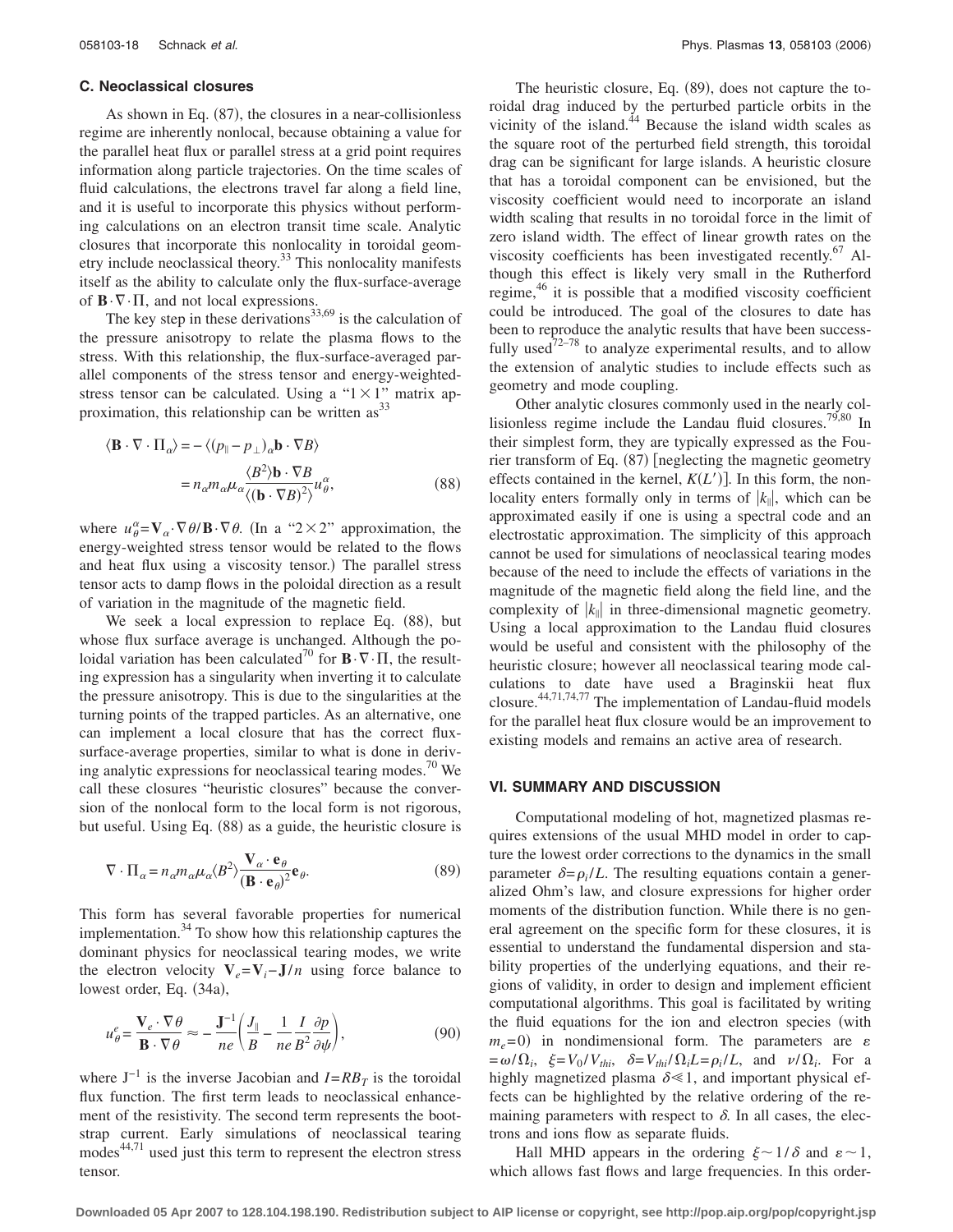ing the consistent Ohm's law contains the Whistler (Hall) terms, but ignores the diamagnetic contributions. Unbalanced forces appear at  $O(1)$ , so this model is appropriate for describing situations that are far from equilibrium, such as fast Z-pinches, gun plasma formation, and coronal mass ejections.

MHD appears in the ordering  $\xi \sim 1$  and  $\varepsilon \sim \delta$ . MHD admits the possibility of fast flows  $(V_0 \sim V_{thi})$ , but restricts the frequency to be low  $(\omega \sim \delta \Omega_i)$ . Unbalanced forces can appear at  $O(\delta)$ , so MHD is appropriate for describing situations that deviate moderately from equilibrium, such as spheromaks, RFPs, and possibly sawtooth crashes. FLR effects appear at  $O(\delta^2)$  and are ignored in this model.

The drift ordering is restricted to slow flows  $(V_0)$  $\sim \delta V_{thi}$  and very low frequencies ( $\omega \sim \delta^2 \Omega_i$ ). Unbalanced forces appear only at  $O(\delta^2)$ . This model is appropriate for systems that deviate only slightly and slowly from equilibrium, such as a hot plasma confined in a tokamak. If all FLR corrections are ignored, this ordering produces the transport model, in which all inertial effects are removed and the slow motions across the field are diffusive in nature. Retaining lowest order corrections  $[O(\delta^2)$  in the ion dynamics and  $O(\delta)$ in the electron dynamics yields dynamical equations that describe the ions and electrons as separate fluids.

In the drift ordering, the gyro-viscous force appears at the same order as the acceleration, and must be retained in the model. The neoclassical parallel viscous force also enters at the same order, and should be retained. This ordering allows a cancellation to occur between the advection of the ion diamagnetic drift velocity and the ion gyro-viscous stress that yields the equations of the standard drift model. The exact form of this cancellation depends on the specific problem under consideration.

Drift models often serve as the starting point for analytical investigations of tokamak plasmas. However, they have several disadvantages for building general computational models. In the first place, the uncertainties inherent in the gyro-viscous cancellation, which is an essential part of the drift model, may be comparable with other uncertainties introduced by discretization of the equations for computational implementation, or with artificial dissipation required for highly nonlinear calculations. Secondly, the dependent velocity in the drift model does not carry the fluid momentum. In and of itself this is not a severe disadvantage, but it does complicate the implementation of boundary conditions and interpretation of the results, as the dependent variables are one step removed from the fundamental physical quantities. Third, the drift model is only valid under the restrictions of the drift ordering, which only allows small  $[O(\delta^2)]$  deviations from exact force balance. Thus it is applicable primarily to tokamaks, and then only in the very early stages of departure from equilibrium conditions. It may not be applicable to studies of other magnetoplasma configurations, or of highly nonlinear dynamics. For these reasons, we have chosen to implement the primitive form of the extended MHD equations, and to use accurate and efficient numerical methods to provide the resulting cancellations.

The primitive extended MHD equations contain highfrequency dispersive waves that may nonetheless affect the low-frequency fluid response. The presence of these parasitic waves dictates the use of implicit numerical methods that allow time steps to exceed  $10^{4,5}$  times the explicit CFL limit. Semi-implicit methods have been useful in this regard. When coupled with a high order finite-element representation, these methods have proven useful for obtaining accurate solutions for the low-frequency dynamics of a variety of magnetoplasma configurations.

The extended MHD equations only capture the lowest order corrections in the Larmor radius to the usual MHD model. Higher order corrections are needed to describe the effects of energetic minority ion species and low collisionality parallel transport on the fundamental plasma dynamics. Energetic species can be studied by using a hybrid-kinetic model to integrate the perturbed minority ion distribution function along perturbed particle orbits in the evolving fields described by the fluid model. The effect of this species on the bulk evolution is captured by computing the hot particle stress tensor by numerical integration of the appropriate moments of the perturbed distribution function.

Parallel kinetic transport effects are computed by a moment expansion of the parallel plasma kinetic equation. Numerical implementation requires accurate and efficient integration of the expansion functions along the perturbed magnetic field lines. Resulting expressions for the parallel viscous stress and parallel heat flux are valid for all collisionalities. They agree with the Braginskii values for large collision frequency, and provide a natural flux limitation as the collision frequency becomes small. Values for the parallel transport are then incorporated pointwise into the fluid model.

Neoclassical effects account for the interaction between passing and trapped particles in a toroidal plasma, and are difficult to quantify as local expressions. Most theories are formulated as flux surface averages, while for computation local expressions are needed. Heuristic local expressions have been proposed that retain the same flux surface average as the more rigorous expressions, while conserving energy and increasing entropy. They can account for bootstrap current, neoclassical resistivity, and enhanced polarization current. When used with extended MHD models that treat anisotropic heat flux with great accuracy, they are able to reproduce theoretically predicted thresholds for the onset of the neoclassical tearing mode. $34$ 

Because of the extreme complexity of the underlying kinetic problem, fluid models are likely to form the basis for advanced computational modeling of magnetized plasmas for the foreseeable future. A major research thrust is to extend these models even further, for example to capture the effects of radio frequency wave deposition on global dynamics, to incorporate more accurate models for the cold plasma near the edge of a tokamak, and to provide a more accurate description of the interaction of the hot plasma with its material boundary. These efforts require integration of extended fluid models with other equally complex physics models. This is a short-term challenge for theoretical and computational plasma physics, and for computer science.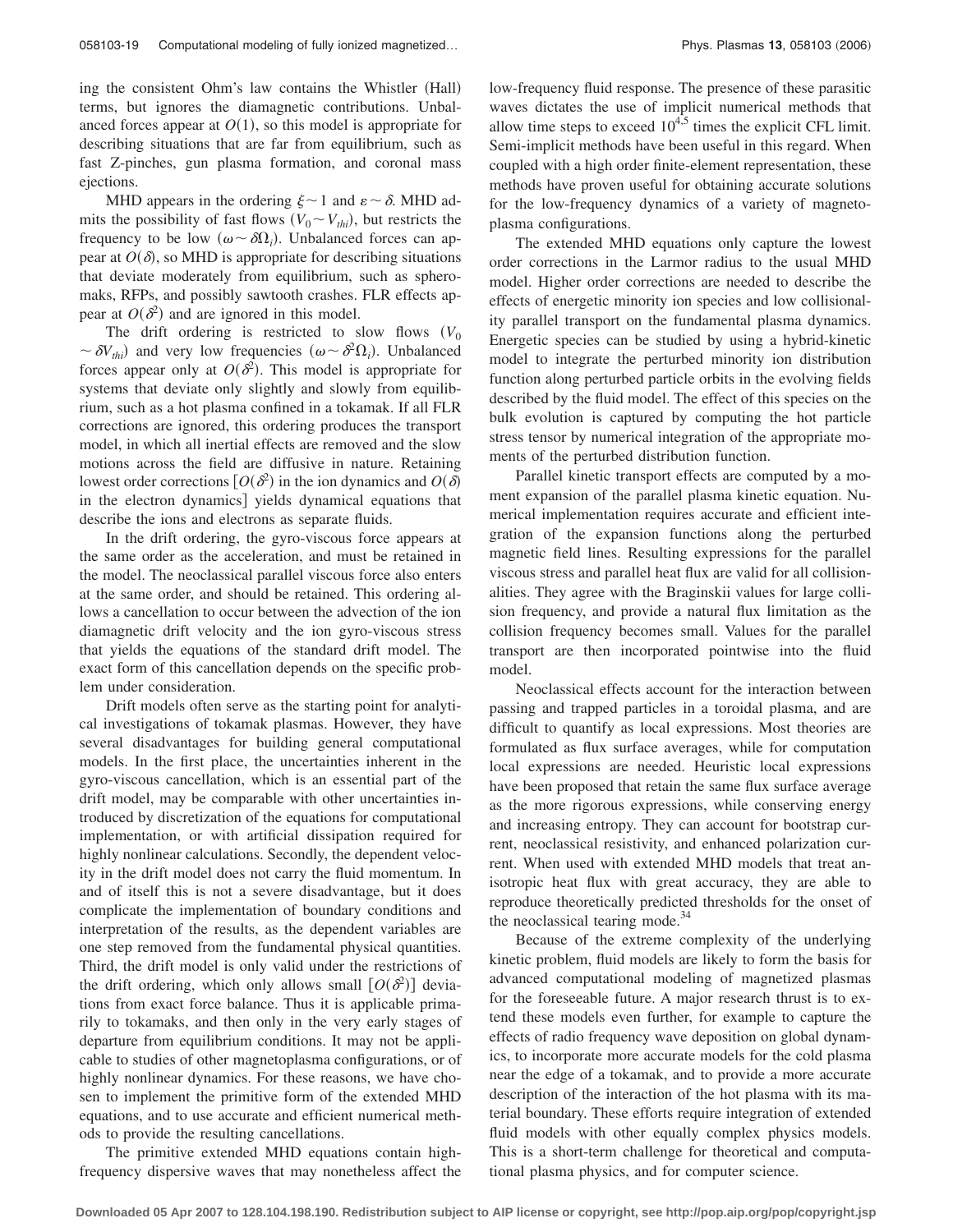## **ACKNOWLEDGMENTS**

The authors wish to thank Drs. Elena Belova, Steven Jardin, Thomas Gianakon, Alan Glasser, Jesus Ramos, and Linda Sugiyama for enlightening discussions on this topic. We are especially indebted to Professor James Callen for guidance and instruction in extended fluid models. We also gratefully acknowledge the pioneering work of Drs. Guo Yong Fu, Wonchull Park, Scott E. Parker, and Henry R. Strauss in the field of multilevel plasma modeling. We value our collaboration with them as part of the Center for Extended MHD Modeling, under the Scientific Discover through Advanced Computing (SciDAC) initiative. One of us (D.S.) wishes to acknowledge the contributions of Professor John Killeen to the development of computational physics as a rigorous scientific discipline, and his influence on the work described herein. This work was performed under Grants No. DE-FC02-02ER54668, No. DE-FC02- 04ER54798, No. DE-FC03-02ER54666, No. DE-FG03- 95ER54309, and No. DE-FG02-04ER54799 with the U. S. Department of Energy.

- <sup>1</sup>H. Strauss, Phys. Fluids **19**, 134 (1976).<br><sup>2</sup>H. Strauss, Phys. Fluids **20**, 1354 (1977)
- <sup>2</sup>H. Strauss, Phys. Fluids **20**, 1354 (1977).<br><sup>3</sup>P. Izzo D. A. Monticello, W. Berk, H. St.
- <sup>3</sup>R. Izzo, D. A. Monticello, W. Park, H. Strauss, J. Manickam, R. Grimm, and K. McGuire, Phys. Fluids **26**, 2240 (1983).
- <sup>4</sup>H. Strauss, Nucl. Fusion **23**, 649 (1984).<sup>5</sup>M. N. Bosophlyth and A. Simon, Phys. E.
- <sup>5</sup>M. N. Rosenbluth and A. Simon, Phys. Fluids **8**, 1300 (1965).
- <sup>6</sup>R. D. Hazeltine and J. D. Meiss, Phys. Rep. **121**, 1 (1985).
- C. T. Hsu, R. D. Hazeltine, and P. J. Morrison, Phys. Fluids **29**, 1480  $(1986)$ .<br> $8E_L$  L
- ${}^{8}$ F. L. Hinton and C. W. Horton, Jr., Phys. Fluids **14**, 116 (1971).
- <sup>9</sup>Z. Chang and J. D. Callen, Phys. Fluids B **4**, 1766 (1992).
- <sup>10</sup>A. I. Smolyakov, Can. J. Phys. **76**, 321 (1998).
- <sup>11</sup>E. V. Belova, Phys. Plasmas **8**, 3936 (2001).
- $12$ L. E. Sugiyama and W. Park, Phys. Plasmas 7, 4644 (2000).
- <sup>13</sup>R. D. Hazeltine and J. D. Meiss, *Plasma Confinement* (Addison-Wesley, Redwood City, CA, 1992).
- <sup>14</sup>I. Lindemuth and J. Killeen, J. Comput. Phys. **13**, 181 (1973).
- <sup>15</sup>D. D. Schnack, J. A. Dibiase, J. Killeen, and D. C. Robinson, "Linear and non-linear calculation of the tearing mode in reversed field pinches," in Pulsed High Beta Plasmas (Pergamon Press, Oxford, 1976), p. 283.
- $16$ D. D. Schnack and J. Killeen, "Linear and non-linear calculations of the tearing mode," in *Theoretical and Computational Plasma Physics* IAEA, Vienna, 1978), p. 337.
- <sup>17</sup>D. D. Schnack and J. Killeen, Nucl. Fusion **19**, 877 (1979).
- <sup>18</sup>J. Killeen, A. I. Shestakov, and D. D. Schnack, "Linear and non-linear calculations of resistive magnetohydrodynamic instabilities," in *Computing Methods in Applied Science and Engineering*, edited by R. Glowinski and J. Lions (North Holland, Amsterdam, 1980), p. 305.
- <sup>19</sup>D. D. Schnack and J. Killeen, J. Comput. Phys. **35**, 110 (1980).
- . 20D. D. Schnack, D. C. Baxter, and E. J. Caramana, J. Comput. Phys. **<sup>55</sup>**, 485 (1984).
- $^{21}$ D. S. Harned and D. D. Schnack, J. Comput. Phys.  $65$ , 57 (1986).
- $^{22}$ D. D. Schnack, Z. Mikic, D. S. Harned, E. J. Caramana, and D. C. Barnes, J. Comput. Phys. **70**, 330 (1987).
- <sup>23</sup>D. D. Schnack, Z. Mikic, D. C. Barnes, and G. Van Hoven, Comput. Phys. Commun. **59**, 21 (1990).
- <sup>24</sup>D. D. Schnack, I. Lottati, Z. Mikic, and P. Satyanarayana, J. Comput. Phys. 140, 71 (1998).
- . 25R. Lionello, Z. Mikic, and D. D. Schnack, J. Comput. Phys. **<sup>140</sup>**, 172  $(1998).$
- $^{26}A$ . H. Glasser, C. R. Sovinec, R. A. Nebel, T. A. Gianakon, S. J. Plimpton, M. S. Chu, D. D. Schnack, and the NIMROD Team, Plasma Phys. Controlled Fusion 41, A747 (1999).
- $^{27}$ C. R. Sovinec, T. A. Gianakon, E. Held, S. E. Kruger, D. D. Schnack, and the NIMROD Team, Phys. Plasmas 10, 1727 (2003).
- <sup>28</sup>C. R. Sovinec, A. H. Glasser, T. A. Gianakon, D. C. Barnes, R. A. Nebel, S. E. Kruger, D. D. Schnack, S. J. Plimpton, A. Tarditi, M. S. Chu, and the NIMROD Team, J. Comput. Phys. **195**, 355 (2004).
- . 29L. D. Landau and E. M. Lifshitz, *Electrodynamics of Continuous Media* (Pergamon Press, Oxford, 1960).
- <sup>30</sup>K. V. Roberts and J. B. Taylor, Phys. Rev. Lett. **8**, 197 (1962).
- <sup>31</sup>A. Hasegawa and L. Chen, Phys. Fluids **19**, 1924 (1976).
- . 32S. I. Braginskii, "Transport processes in a plasma," in *Reviews of Plasma Physics*, edited by M. A. Leontovich Consultants Bureau, New York, 1965), Vol. 1, p. 205.
- <sup>33</sup> S. P. Hirshman and D. J. Sigmar, Nucl. Fusion **21**, 1079 (1981).
- . 34T. A. Gianakon, S. E. Kruger, and C. C. Hegna, Phys. Plasmas **<sup>9</sup>**, 536  $(2002).$
- . 35A. B. Mikhailovskii and V. S. Tsypin, Beitr. Plasmaphys. **<sup>24</sup>**, 335 1984-<sup>35</sup> A. B. Mikhailovskii and V. S. Tsypin, Beitr. Plasmaphys. **24**, 335 (1984).  $^{36}$ P. J. Catto and A. N. Simakov, Phys. Plasmas **11**, 90 (2004).
- <sup>36</sup>P. J. Catto and A. N. Simakov, Phys. Plasmas **11**, 90 (2004).<sup>37</sup>J. J. Ramos, Phys. Plasmas **12**, 052102 (2005).
- 
- <sup>38</sup>T. H. Stix, *Waves in Plasmas* (Springer-Verlag, New York, 1992). <sup>38</sup>T. H. Stix, *Waves in Plasmas* (Springer-Verlag, New York, 1992).<br><sup>39</sup>H. P. Furth, J. Killeen, and M. N. Rosenbluth, Phys. Fluids **6**, 459 (1963)
- <sup>39</sup>H. P. Furth, J. Killeen, and M. N. Rosenbluth, Phys. Fluids 6, 459 (1963).<br><sup>40</sup>M. Kwizak and A. Robert, Mon. Weather Rev. **99**, 32 (1971).
- <sup>40</sup>M. Kwizak and A. Robert, Mon. Weather Rev. **99**, 32 (1971).<br><sup>41</sup>W. Park and D. A. Monticello, Nucl. Fusion **30**, 2413 (1990).
- <sup>41</sup>W. Park and D. A. Monticello, Nucl. Fusion **30**, 2413 (1990).<br><sup>42</sup>E. J. Caramana, J. Comput. Phys. **96**, 484 (1991).
- 
- <sup>42</sup>E. J. Caramana, J. Comput. Phys. **96**, 484 (1991). <sup>43</sup>K. Lerbinger and J. F. Luciani, J. Comput. Phys. **97**, 444 (1991).
- <sup>44</sup> A. M. Popov, V. S. Chan, M. S. Chu, Y. Q. Liu, B. W. Rice, and A. D. Turnbull, Phys. Plasmas 8, 3605 (2001).
- <sup>45</sup>R. W. Freund, G. H. Golub, and N. M. Nachtigal, Acta Numerica pp. 57-100 (1991).
- <sup>46</sup>P. H. Rutherford, Phys. Fluids **16**, 1903 (1973).
- <sup>40</sup> P. H. Rutherford, Phys. Fluids **16**, 1903 (1973).<br><sup>47</sup>X. S. Li and J. W. Demmel, ACM Trans. Math. Softw. **29**, 110 (2003), for
- example. 48L. A. Charlton, J. A. Holmes, V. E. Lynch, and B. A. Carreras, J. Comput. Phys. 86, 270 (1990).
- $^{49}$ W. Park, E. V. Belova, G. Y. Fu, X. Z. Tang, H. R. Strauss, and L. E. Sugiyama, Phys. Plasmas 6, 1796 (1999).
- . 50L. E. Sugiyama, W. Park, H. R. Strauss, S. R. Hudson, D. Stutman, and X.-Z. Tang, Nucl. Fusion 41, 739 (2004).
- . 51G. Strang and G. J. Fix, *An Analysis of the Finite Element Method* (Prentice-Hall, Englewood Cliffs, NJ, 1973).
- . 52S. C. Jardin and J. A. Breslau, Phys. Plasmas **<sup>12</sup>**, 056101 2005-
- 53M. D. Gunzburger, "Mathematical aspects of finite element methods for incompressible viscous flows," in *Finite Element Theory and Application: Proceedings of the ICASE Finite Element Theory and Application Workshop (Hampton, Virginia, 28–30 July, 1986)* edited by D. L. Dwoyer, M. Y. Hussaini, and R. G. Voigt (Springer-Verlag, New York, 1988), pp 124-
- 150.  $54E$ . D. Held, J. D. Callen, C. C. Hegna, C. R. Sovinec, T. A. Gianakon, and S. E. Kruger, Phys. Plasmas 11, 2419 (2004).
- . 55R. Lionello, Z. Mikić, and J. A. Linker, J. Comput. Phys. **<sup>152</sup>**, 346 1999-
- <sup>56</sup>L. Chacón, D. A. Knoll, and J. M. Finn, J. Comput. Phys. **178**, 15 (2002).
- <sup>50</sup>L. Chacón, D. A. Knoll, and J. M. Finn, J. Comput. Phys. **178**, 15 (2002).<br><sup>57</sup>L. Chacón and D. A. Knoll, J. Comput. Phys. **188**, 573 (2003); D. C. Barnes, Bull. Am. Phys. Soc. 49, 183 (2004).
- <sup>58</sup>D. S. Harned and Z. Mikić, J. Comput. Phys. **83**, 1 (1989).
- . 59C. R. Sovinec and the NIMROD Team, Bull. Am. Phys. Soc. **<sup>48</sup>**, 115  $(2003)$
- <sup>60</sup>S. E. Parker and W. W. Lee, Phys. Fluids B 5, 77 (1993).
- . 61S. Chapman and T. G. Cowling, *The Mathematical Theory of Non-Uniform Gases* (Cambridge University Press, Cambridge, 1939).
- <sup>62</sup>C. Z. Cheng, J. Geophys. Res. **96**, 21 (1991).
- <sup>63</sup>C. Z. Cheng and J. R. Robinson, J. Geophys. Res. **104**, 413 (1999).
- . 64W. Park, S. Parker, H. Biglari *et al.*, Phys. Fluids B **<sup>4</sup>**, 2033 1992-
- <sup>65</sup>F. Porcelli, Plasma Phys. Controlled Fusion 33, 1601 (1991).
- <sup>66</sup>B. Coppi and F. Porcelli, Phys. Rev. Lett. **57**, 2272 (1986).
- <sup>66</sup>B. Coppi and F. Porcelli, Phys. Rev. Lett. **57**, 2272 (1986).<br><sup>67</sup>E. D. Held, J. D. Callen, and C. C. Hegna, Phys. Plasmas **10**, 3933 (2003); E. D. Held, *ibid.* **10**, 4708 (2003).
- <sup>68</sup>K. C. Shaing, Phys. Plasmas **12**, 2511 (2005).
- <sup>68</sup>K. C. Shaing, Phys. Plasmas **12**, 2511 (2005).<br><sup>69</sup>J. P. Wang and J. D. Callen, Phys. Fluids B **5**, 3207 (1993) <sup>69</sup>J. P. Wang and J. D. Callen, Phys. Fluids B 5, 3207 (1993).<br><sup>70</sup>C. C. Hegna, Phys. Plasmas 6, 3980 (1999).
- 
- <sup>70</sup>C. C. Hegna, Phys. Plasmas **6**, 3980 (1999).<br><sup>71</sup>T. A. Gianakon, C. C. Hegna, and J. D. Callen, Phys. Plasmas **3**, 4637  $(1996).$
- $72$ K. C. Shaing, C. C. Hegna, J. D. Callen, and W. A. Houlberg, Nucl. Fusion 43, 258 (2003).
- <sup>73</sup>R. LaHaye, L. Lao, E. Strait, and T. Taylor, Nucl. Fusion **37**, 397 (1997). <sup>74</sup>D. A. Gates, B. Lloyd, A. W. Morris, G. McArdle, M. R. O'Brien, M.
- Valovic, C. D. Warrick, and H. R. Wilson, Nucl. Fusion 37, 1593 (1997). Valovic, C. D. Warrick, and H. R. Wilson, Nucl. Fusion 37, 1593 (1997).<br><sup>75</sup>O. Sauter, R. J. La Haye, Z. Chang *et al.*, Phys. Plasmas 5, 1654 (1997).